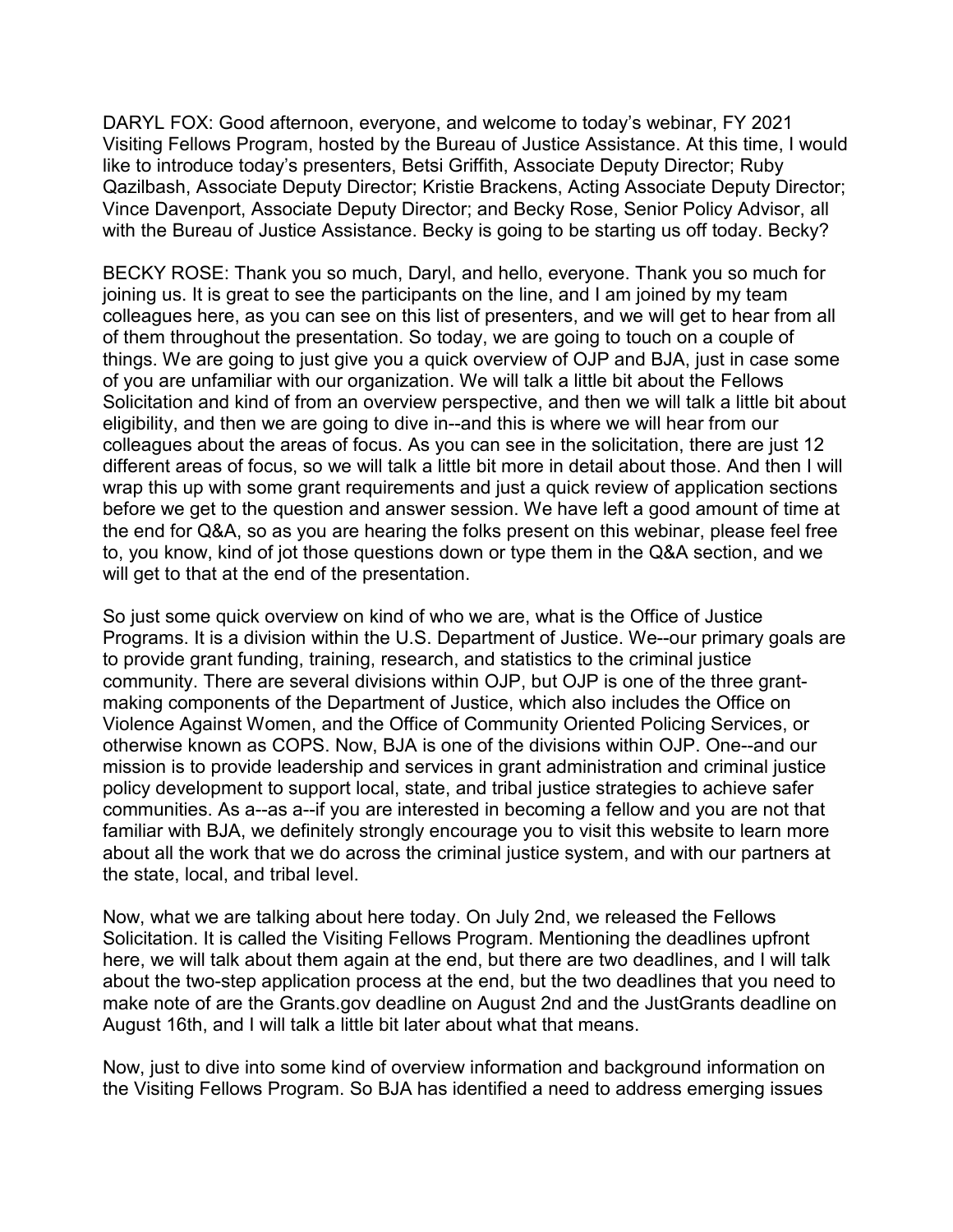and build capacity within the administration of criminal justice. We launched--initially launched this program back in 2012 and we have, you know, kind of had it throughout the year since then. Not every year, but have had it available throughout the years since then. The overall intent is to leverage state, local, and tribal subject-matter expertise to assess areas of need and to develop strategies and different policies, and really, to collaborate with BJA and the field to benefit--to provide an overall benefit to the criminal justice field.

The purpose of each fellowship is to make important policy and programmatic contributions, make these recommendations to BJA, and help us prioritize, you know, direction in some of these priority areas for our criminal justice practice in the field. You will collaborate closely with BJA and DOJ staff to provide this outreach and this research, and, you know, most importantly, the subject-matter expertise to inform the development of new BJA strategies and programs to benefit the field. Now, for this particular year, we are so excited to be able to host up to 12 fellows on--with our current year's funding. We will collaborate with--we hope that we will collaborate with practitioners, advocates, and researchers to build capacity to address gaps in priority and emerging issues in the criminal justice field. We strongly encourage, as is demonstrated across these 12 different program areas, we strongly encourage applicants from a broad range of disciplines to consider how their work in those areas might relate to these--to these different areas, anticipated areas of focus, which we will talk a little bit more in detail about in a minute.

In general, our fellows that we work with are expected to be what we--what we describe as self-starters, that you can, you know, kind of take action on the work that, you know, we- we have discussed, and can work in a fast-pace environment. Additionally, fellows must be proactively be able to manage their planned work while collaborating with BJA staff, and of course, adjusting to the needs of the project and work areas across BJA, as the needs arise during the fellowship period. [Coughing] Excuse me. You will be expected to produce specific deliverables that can address priority issues. We will talk a little bit more about deliverables in a minute. And also, you know, the expectation is that as a fellow, you would help BJA in enhancing strategies and building capacity, and bringing their fellowship experience back into the field. And that is a critical piece that, you know, I want you all to think about as you are considering applying for this funding, is that not only are we looking for you to bring your subject-matter expertise to us, but we hope in the end that you can bring kind of your experience and engagement with BJA back to the field once the fellowship is complete.

So overall program objectives, and these are all listed in the solicitation, but to highlight a few of them. Number one is to enhance the BJA capacity and expertise to assess the technical assistance, training, and capacity building needs in the areas of focus. We really want you all to bring that real-world experience and knowledge to us at BJA. As a grantmaking component, and as a component that provides a lot of training and technical assistance, that real-world experience will only help us and enhance our ability as staff members to deliver relevant and effective tools to the field. We also hope that you will support the development of criminal justice practitioners, researchers, and BJA and OJP staff to advance the mission of BJA and OJP--advance and translate knowledge about criminal justice issues and strategies that will help us to promote innovation.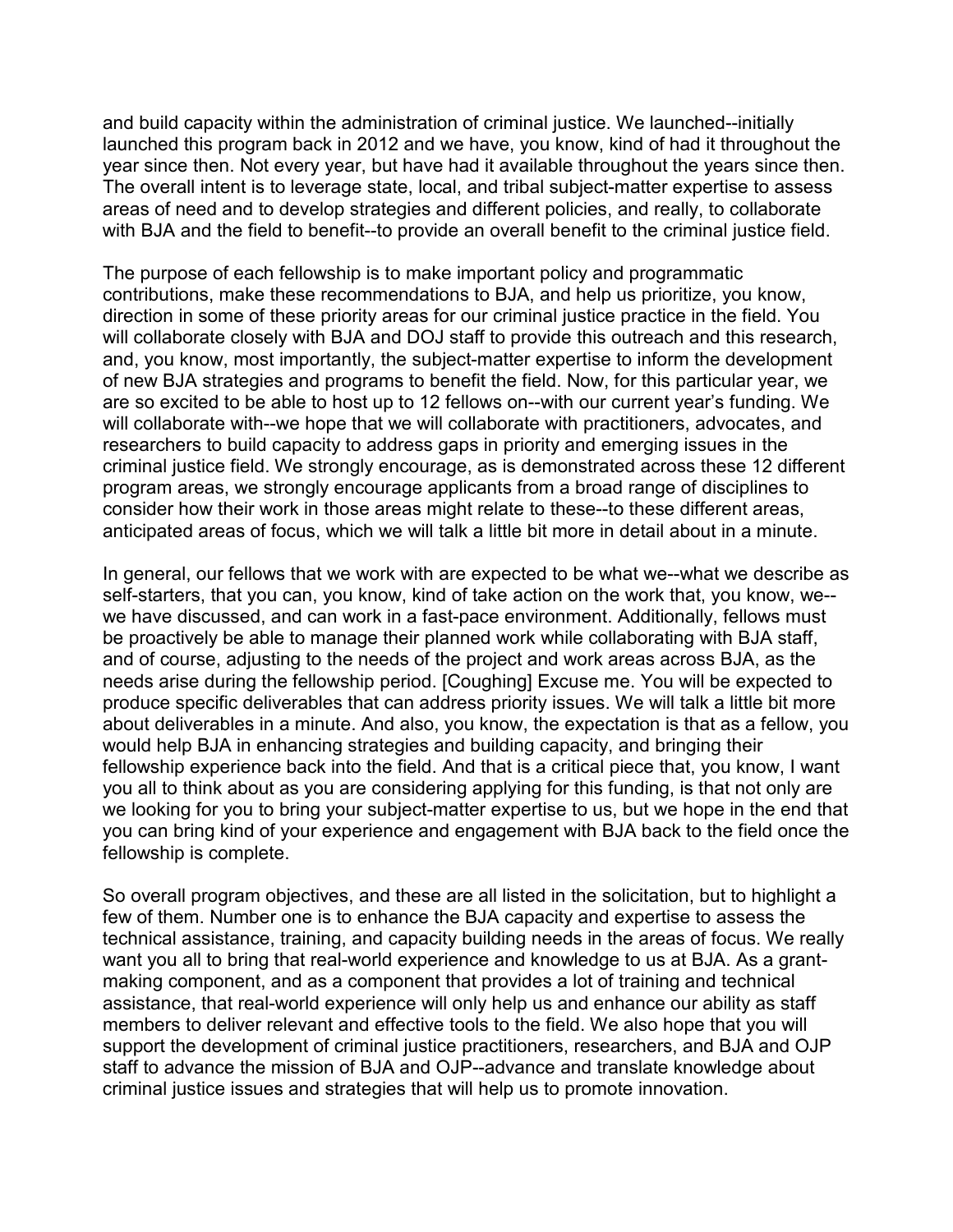Now, eligibility. You will see on the--kind of the cover page in the second page of the solicitation, there is a lot listed there about eligibility. But the most important thing to note is that eligible applicants are limited to individuals, as well as individuals within state, tribal, local government organizations or academic institutions seeking to provide federal-level experience for one of their staff members. So if you are affiliated with a national, you know, organization, for example, you know, you can come kind of as a--as a member of that staff and sponsored by that national organization. So organizations, here as it is noted, seeking to place an employee as a fellow under this program will not have programmatic oversight of that staff person, that will, you know, be maintained by BJA, nor those activities conducted as part of the fellowship. But again, it is kind of providing that real-life experience to BJA, and then hopefully bringing that back to the organization, or the individual department that you might work with. A couple other program requirements, and then we will talk a little bit about deliverables, and then we are going to get into the program areas' specific information. But each fellow will be expected to complete a major set of deliverables that will address these, you know, kind of critical or emerging issues in the criminal justice field and build capacity, which we have said that word quite a bit, but you can understand the emphasis on that. We really want you to help us, you know, think about, grow, innovate, and build the capacity of our existing programs or topic areas. And then in order to enhance the knowledge-building work of BJA, fellows will be expected to participate in a wide range of work, potentially with the BJA Director and other BJA staff across the portfolios. You will provide subject-matter expertise that kind of really gives us the--a kind of exposure to what that looks like in the field so it helps us at BJA and DOJ understand what are those critical issues facing the field and the current practices that are in place, and where there are gaps. So you will have a wide range of opportunities to participate in high-level policy discussions and processes that inform practice and you will be expected to take this expertise, as we have talked about, back to share with the field again.

Okay. So touching on the deliverables a little bit, I want to note that these are all listed in detail on page 7, and a little bit onto page 8 in the solicitation. But each fellow will be expected to complete a major set of deliverables that will address some of those emerging issues, which we will talk about in a minute, in the criminal justice field, and address one of the areas of focus. In addition, all fellows will be expected to engage in the following kinds of activities. Assess BJA's current training and technical assistance resources, using data to assess needs of the field, examining and translating research and evidence into programmatic and policy implications for practitioners; plan and implement, or enhance strategies to engage in regular dialogue with the field; create at least two major TTA deliverables, at least two, that is the expectation, but it most likely would be more. Participate in internal and external meetings, forums, conferences, et cetera. Prepare detailed reports, speeches, and articles at the request of OJP and BJA management. Participate in professional development and training activities, obviously in consultation with BJA management, and then potentially travel to support the execution of the above activities. We will talk a little bit about budgeting later in the call today. So that just, again, gives you kind of a high-level overview of the expected deliverables. We do expect that there, you know, would be deliverables specific to the different program areas that we are going to talk about in a minute.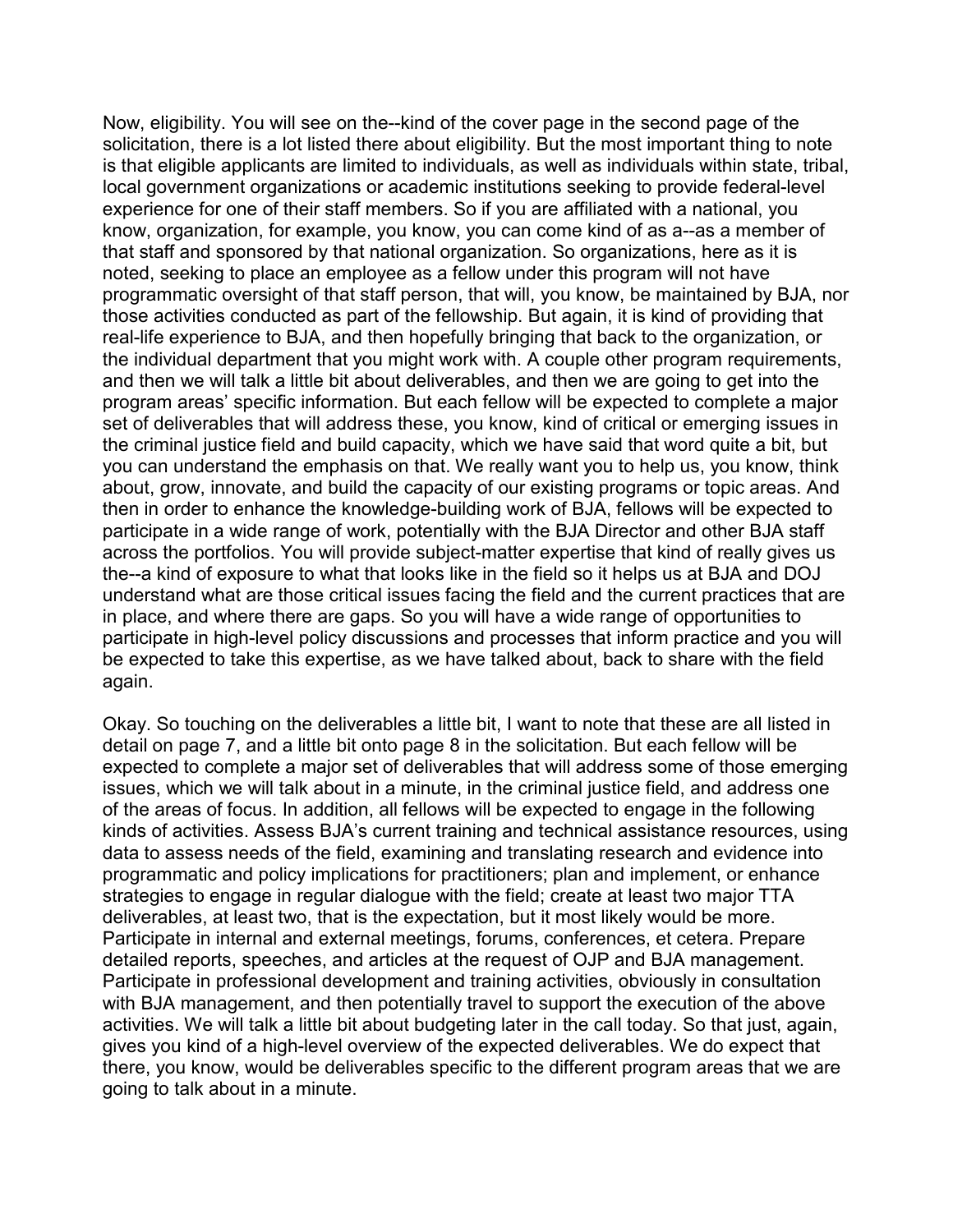Okay. So now, we are getting into the bulk of the presentation here, but you are going to- we are going to hear from our colleagues. So as I mentioned in the beginning, there are-there are 12 different areas of focus for BJA fellows for this year. And those are all listed in the solicitation starting on page 8. In the solicitation, they are listed in order. We are going to go a little bit out of order, but they are numbered. The numbers correspond to what is in the solicitation, but just for ease of presentation, we are going to have the Associate Deputy Directors talk about those areas of focus that fall within their current portfolio. So you will see kind of a little bit number ordering out of order, but again, it is all listed on page 8, and our--my colleagues will go through those details. So at this time, I am going to turn it over to Betsi Griffith to talk about our first set of areas of focus.

BETSI GRIFFITH: Thank you, Becky. And thank you for making time today, and we are very excited to see your interest, and hope you will consider applying for a fellowship at BJA. Again, I am Betsi Griffith, and I oversee the courts, communities, and strategic partnerships team. So obviously, it is clear we do a lot of work with courts, and the communities that are such a key part of the work we do around community safety and public safety. The team also does quite a bit of work to engage with researchers and others in multifaceted partnerships that really can kind of tackle tough issues. And so I will talk about a couple of those priorities today. One area where we do this kind of collaborative work that is in the court system is through our Drug Court and Veterans Treatment Courts Program. And so our first fellowship is really seeking to enhance those strategies to help us effectively support the field in managing crime related to substance use disorders, through strategies, including the drug court program.

This fellow will work with us to support our Drug Court and Veteran Treatment Court Training and Technical Assistance Program and activities, and we have a set of providers that we work with on that. Also, to generally provide that training and technical assistance to the field in ways that can help support the implementation or enhancement of the operations of drug courts, the thousands of drug courts across the country. These courts integrate evidence-based substance use treatment, mandatory drug testing, incentives and sanctions, and transitional services. And so we really want to have someone come in and dig in with us on these issues, and help us think more strategically and more deeply about how we can continue to improve this proven program. And then in particular, work with us to focus on key issues, including the impact of pandemic on the operation of courts in the problem-solving setting, ensuring fairness in our courts through access to treatment for everybody, access to recovery support services, including medically assisted treatment, and thinking about how problem-solving courts and other strategies with people with substance use disorders can serve as alternatives to our incarceration, and ensure that equity and access, as I mentioned, not just to the program, but also to the kinds of services that folks receive, and the responses of the courts to those persons. And we have got a couple of good tools that are out there we would like to be able to build on. And also to increase collaboration with other partners, including law enforcement.

We are looking for somebody who really has direct experience working with drug court operations and research, and would be able to bring their experience and knowledge to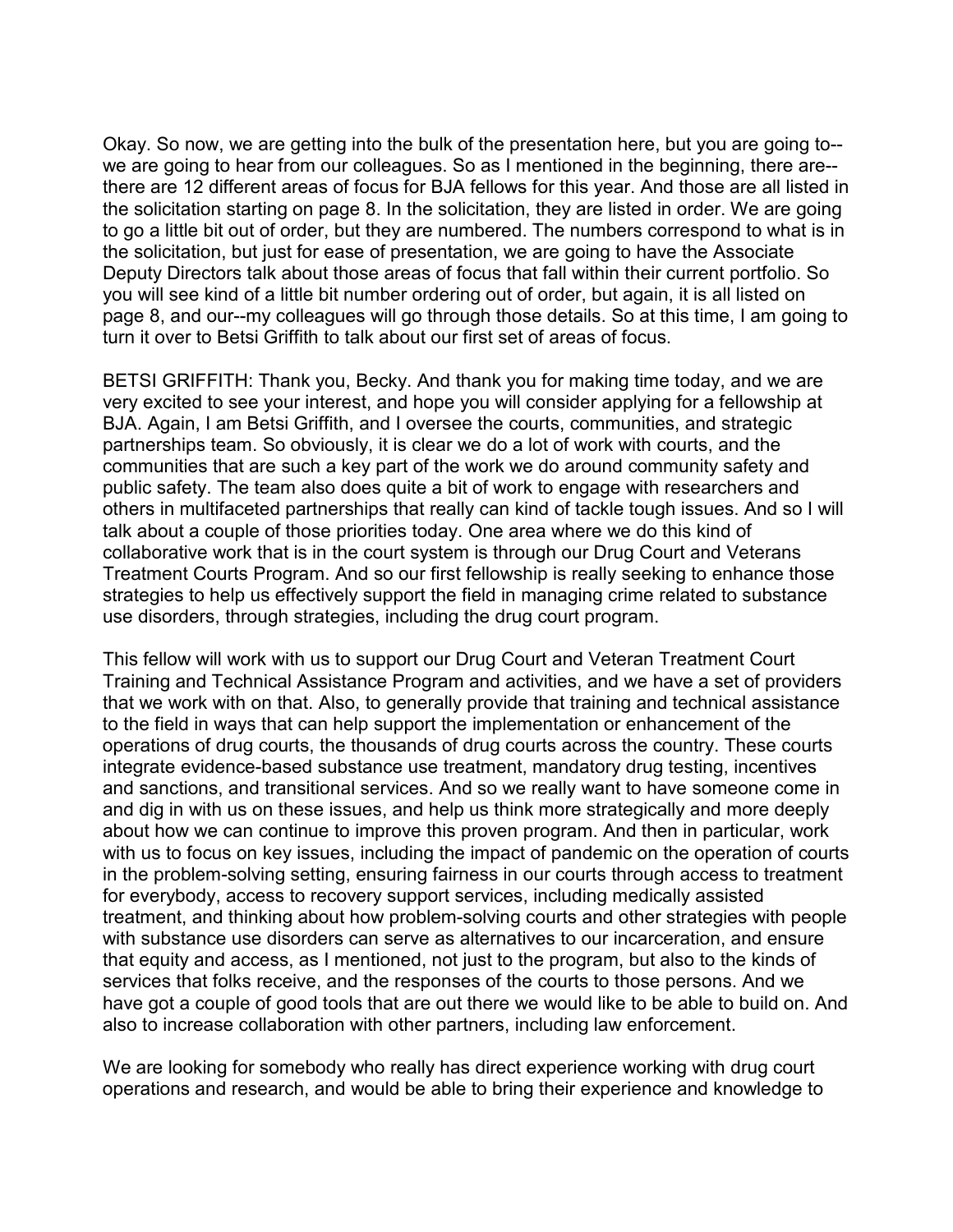work with us on this, um, and really encouraging, uh, you know, whether it is someone who is a practitioner, an advocate, um, and in particular, folks who are in recovery or who have been drug court graduates. We really value your perspective and encourage you to consider applying as part of this work. And as I mentioned, you know, this is something where you will work very intensively with not only our partners, but a strong network of state drug court coordinators that we have across the country.

The second fellowship that we are looking for on our team is an effort to really focus on another aspect of operations of courts, and that is the responsibilities relating to the Sixth Amendment of the U.S. Constitution, and really enhancing efforts of state, local, and tribal courts to be able to enforce the requirements and provisions of the Sixth Amendment. We have a national training and technical assistance program so this fellow would work with us and that set of providers, where we really support state and local governments, helping them build the capacity that they need, and also providing tools there to be able to meet these obligations that we talked about. This includes ensuring access to justice and fairness in the system through improved court operations and capacity to really think about, and strategize, and improve those systems. Also making sure that courts and their partners are thinking about the right to speedy trial, and enhancing the right to counsel, right to defense counsel, particularly at first appearance, which also can be part of the strategy around equity and access to everybody for the system. Again, we recognize pandemic has had a big impact on court operations and would want this fellow to be considering those things as part of the work and to support and highlight collaborative efforts that are happening across the country, to be able to support the role of public defenders as part of this Sixth Amendment work. And for this reason, we are really seeking somebody who does have direct experience working in public defense, and someone that has the ability to bring their experience and knowledge to be able to support this work around the Sixth Amendment.

The third area that the team is going to be focusing on is our work with communities and we are really trying to connect several programs that we have in the portfolio that I will be talking about today, with the goal of building the capacity of community leaders to really be working with their partners, including law enforcement, to enhance community safety and also to build trust, trusting long-term relationships. So the fellow that we are seeking would be able to support BJA's strategies around community capacity building, and also making sure that we are kind of developing and elevating models of how community leaders can serve as active and effective partners in being able to maintain, improve--and improve community safety, including work around community violence interventions. The fellow would work in conjunction with programs we have in our team, including the Byrne Criminal Justice Innovation Program. And so if you have questions, I encourage you to also research that on our websites. And as part of that work we are doing to develop a community trust training, where we are working with law enforcement and communities together to sort of think about the best ways to accomplish that, and as part of that, supporting this work by helping to build listening sessions, and assess strategies to assess community capacity to be able to inform that work in the future. It will also be someone who will help us think about that community perspective and other projects, including our work in location, where we bring courts into a community, through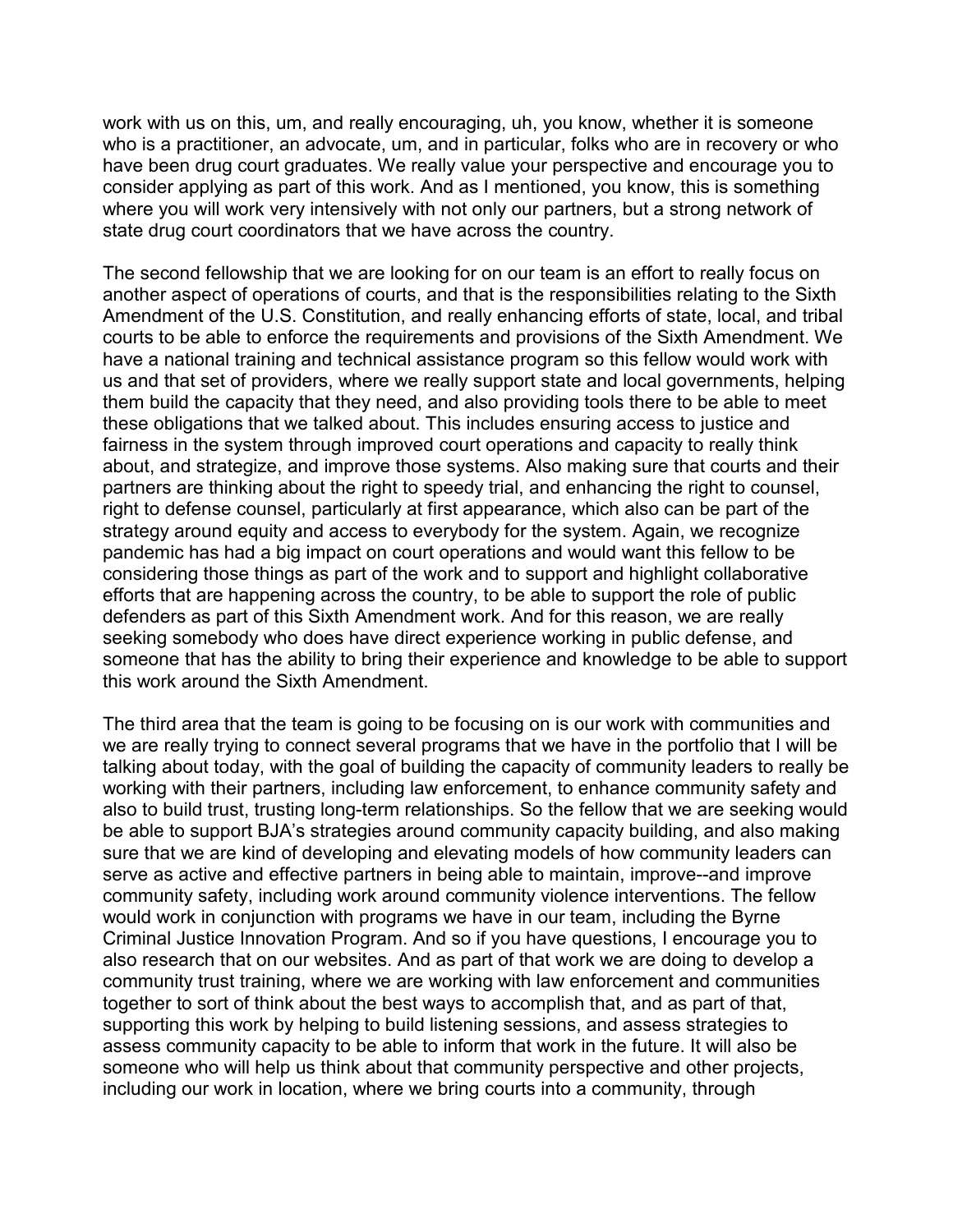community courts; our work around restorative justice and community conferencing through our National Center on Restorative Justice; and work that we are doing under our Emmett Till Cold Case Investigations that includes working with communities that have been impacted by civil rights-related homicides and lynchings prior to 1979. So, really going back and kind of working with these communities and understanding the history to be able--be able to build that trust and relationship moving forward. The fellow will focus on issues facing these communities. Think about how we can build communication and partnership strategies that build that trust and co-define strategies together for safety in neighborhoods. We note here, that these relationships cannot be built overnight. And so really, we want folks who are interested in working with us on going to the communities where there is the greatest need and where we can build strategies that can be sustained over time. So we are really looking for somebody who has direct experience in building community capacity. And working to--or has had experience working on community justice or community violence interventions and can bring that experience to the table in the work that we are doing and work with our TTA providers.

And the last one for my team is looking for someone to support a new portfolio that we have that we are building this year at the Bureau of Justice Assistance, and that is to advance strategies that prevent and respond to hate crimes. We are currently issuing new funding opportunities at BJA under the Matthew--I am sorry--Matthew Shepard James Byrd, Jr. Hate Crimes Act, and we will be identifying a new training and technical assistance provider to work with us as part of that program and also are offering sitebased funding. And so we are really looking for someone to come and help us build this project as we are launching it this year and build it from the ground up. Working with us in trying to think about how we accomplish the goals of the program, which would include working with state, local, and tribal law enforcement and prosecutors, and their community-based and nonprofit partners to be able to support outreach, education, and really engagement of those impacted by hate crimes. Crimes that can be associated with one's actual or perceived national origin, race, religion, gender, sexual orientation or identity, or disability. And so the person would work with us to really develop strategies to support the investigation and prosecution of hate crimes and really that outreach to really understand the challenges to reporting; the challenges to engagement of victims; and ways that we can effectively implement these programs and create a culture where there is trust and willingness to work between victims, and law enforcement, and prosecutors; as well as training for the staff, capacity building of the staff to be able to effectively pursue these cases. And because of that, it would also not only require coordination with our new training technical assistance provider, but some of the other department of justice components that are working on the Hate Crimes Initiative of the department. And so we are really looking for somebody who has experience in preventing and addressing hate crimes and can bring that experience to BJA and thoughtfulness and energy. And so with that, I will turn it over to Ruby Qazilbash, my colleague, to talk about other fellowships.

RUBY QAZILBASH: Thank you, Betsi. As Betsi said, my name is Ruby Qazilbash. I am also an associate Deputy Director with the Bureau of Justice Assistance. And I am privileged to lead a team of folks that focuses on corrections, reentry, and justice systems reform. And I am going to talk about three of the corrections-related fellowships that we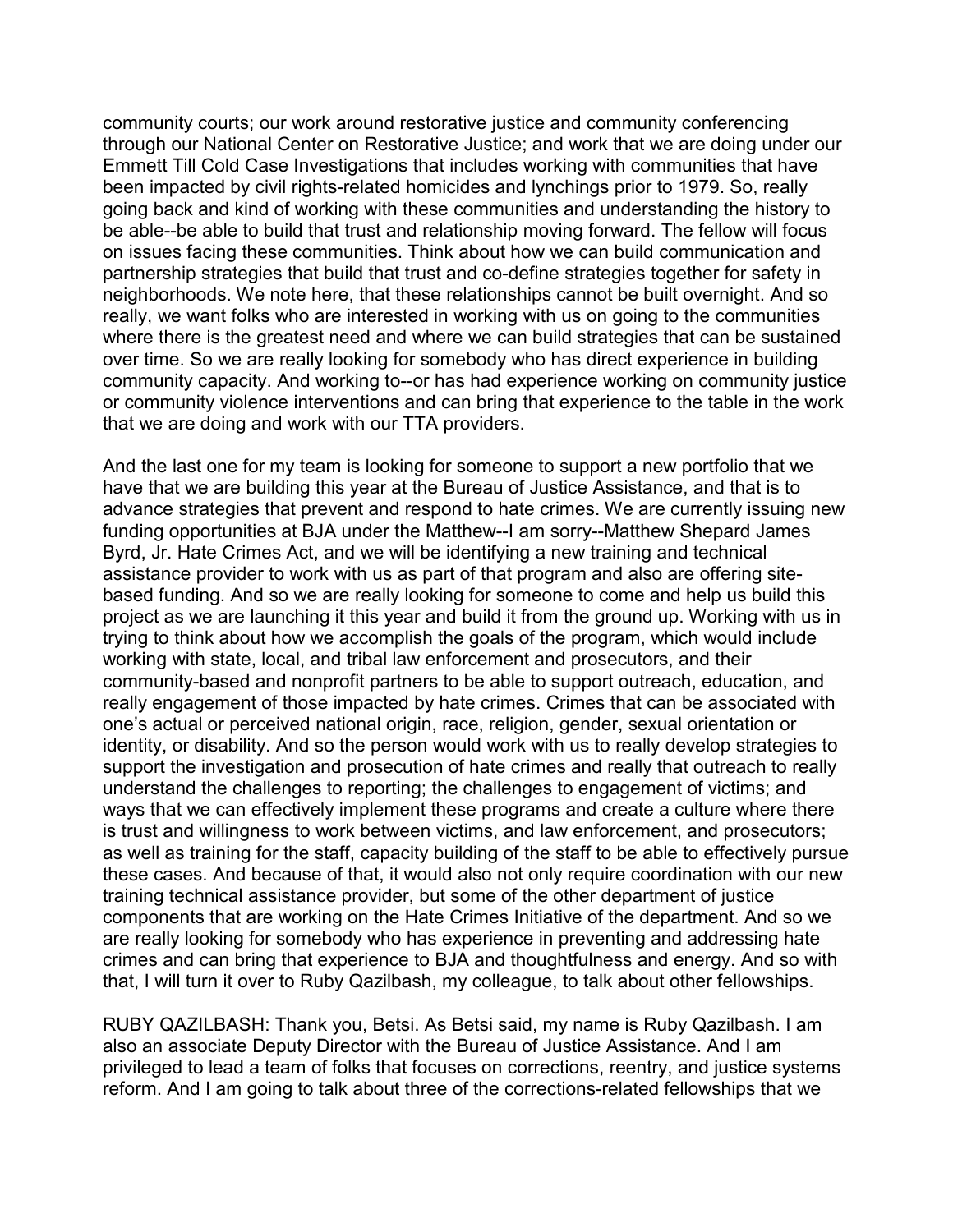have available this year. The first one I am going to talk about is improving--a fellowship that is going to focus on improving corrections and reintegration under the Second Chance Act. And here we are looking for a fellow that has significant reentry policy and practice experience. And including, you know, as a policy advocate, or legal or social services provider, or perhaps an academic that has focus on successful reintegration of people coming home into communities from a period of incarceration in jail or prison. We are looking for the fellow to be formerly incarcerated themselves, so someone who can bring the unique perspective of lived experience within the justice system, and having returned home and gone through the reintegration process coming home into their community from a period of incarceration in jail or prison to the role. In fact, anyone without that experience, lived experience, will be screened out at the basic minimum requirements phase of the review process. We are looking for potential fellows and those that are interested in applying are--they are strongly encouraged to propose their own strategies and innovations on how BJA can improve our investments within reentry and reintegration. BJA, under the Second Chance Act, offers a number of grant programs available to states, localities, tribes, also nonprofit service providers in the reentry, treatment, housing, and employment related services space. And we are looking to innovate and make improvements, and we are looking to see what are the needs of the field and innovative ways that we can address them. So an applicant with significant experience in leading reentry policy efforts at the state, local, or tribal level might be interested, for instance, a reentry coordinator or a reentry advocate with experience in collateral consequences of criminal conviction, and that could be in any number of spaces. For instance, the collateral consequences with regard to securing housing, education, employment, health care, accessing their voting opportunities and rights. You could propose, as a perspective fellow, innovative ways that BJA could be more responsive around those issues within our funding opportunities and our technical assistance provision. We would also be looking for you to propose ways that you could review and then document successes of those efforts as we would seek to implement them. We really do strongly encourage applicants to submit innovative proposals. We want you to think about BJA's national efforts to date and ways that you could add to those in ways that we could improve those. Also want to note that the individual would have an opportunity to provide strategic guidance, not just to the Corrections Policy Team here at BJA, but also to the Bureau of Justice Assistance Director to the Office of Justice Programs Leadership, and potentially to inform federal interagency policy efforts around reentry and could assist in removing federal barriers to successful reintegration. So that is our Second Chance Fellowship.

On the next slide, I am going to talk about the second corrections-related fellowship that is available. And this has to do with BJA's efforts and the department's efforts on improving sexual safety within confinement facilities. And that is through the Prison Rape Elimination Act that was passed many years ago back in 2003, 2004 timeframe. The PREA standards were implemented in 2012. So, we are going on 10 years of pre-implementation efforts. And we are looking for a fellow who has got substantial expertise here as a policy advocate, or perhaps as a legal or victim services provider and academic, or criminal or juvenile justice practitioner that has focused on preventing, detecting, and/or responding to sexual victimization of people who are incarcerated. So here, we are looking for a fellow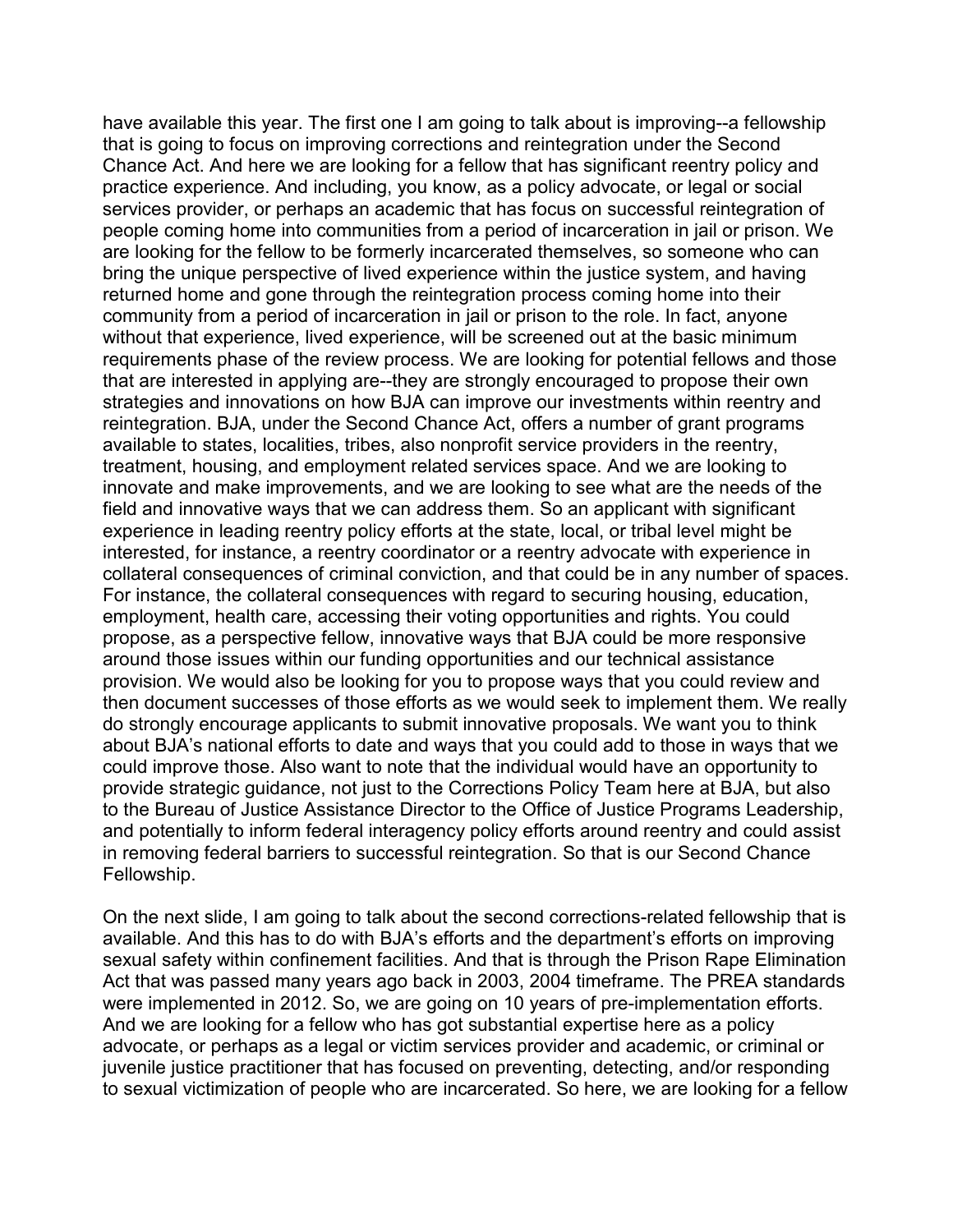that can support and enhance the ongoing efforts of BJA's PREA management office. So the PREA management office resides at the Bureau of Justice Assistance, and we have responsibility and oversight for pre-implementation efforts around the country. And those requirements are really defined by the PREA statute and some amendments that have been passed to that statute in recent years: the national PREA standards, as they relate to all covered confinement facilities, and the "PREA Auditor Handbook" that BJA has published in 2017. And we really encourage you to look back at some of those resources to get a handle on what all of the requirements, statutory, regulatory, and programmatic that BJA had--BJA has. Here, we are strongly encouraging applicants and perspective fellows to submit, again, innovative proposals on ways to address a number of PREA challenges. I will not go into all of them, but they are all enumerated within this section in the solicitation. So, I would really encourage you to take a look at what we feel would be most beneficial for the field in terms of challenges that we have spotted over the last 10 years that are preventing all of the covered facilities in jurisdictions from becoming fully compliant with the PREA standards. Here, also, the--it is expected that the PREA fellow would be integrated into a team. So, in this case, the PREA Management Office, but could also have the opportunity to participate in the Department of Justice PREA working group and provide strategic guidance around PREA implementation to BJA and OJP leadership.

The third corrections-related fellowship that we have--Thanks, Becky--is on enhancing corrections spaces and cultures. So here, we are looking for a fellow that is going to initiate their own project to focus on how to best support corrections agencies' efforts across the country to transform jail and prison environments, including physical spaces, staff culture. And the purpose here is to create environments, and cultures, and spaces that make it more likely to ensure that people who are incarcerated or detained there are better prepared for successful reentry and reintegration into communities. We are looking for the fellow specifically to address the impact of the coronavirus pandemic on corrections populations. And in particular to focus on the practices and innovations that successfully reduced correctional populations and to look at which ones are possible and worth sustaining. The fellow we are looking to have a deep experience within corrections, including with correctional populations, perhaps with corrections physical plant challenges, and innovations on correctional culture change initiatives, and have the ability to bring that experience, and lived expertise into the--into the fellowship and to provide recommendations and to support innovative projects within any one of those spaces. Here, we are also looking the fellow could bring the unique perspective of having been a formerly incarcerated individuals themselves and have lived experience within the system and within a correctional facility. And lastly here, the fellow would have the ability to coordinate and integrate with BJA policy members and help inform our training and technical assistance practices. So that wraps up our three collections-related fellowships, and I am going to pass the baton to my colleague, Kristie Brackens.

KRISTIE BRACKENS: Good afternoon, everyone. I am Kristie Brackens. And I am associate--I am acting right now as Associate Deputy for the Law Enforcement Innovation and Crime Prevention Division. Similar to my colleagues, we have four potential fellowship opportunities. So, I am going to talk about our first one, which is in our Justice and Mental Health Collaboration Program. This fellowship opportunity is looking--well, first of all, the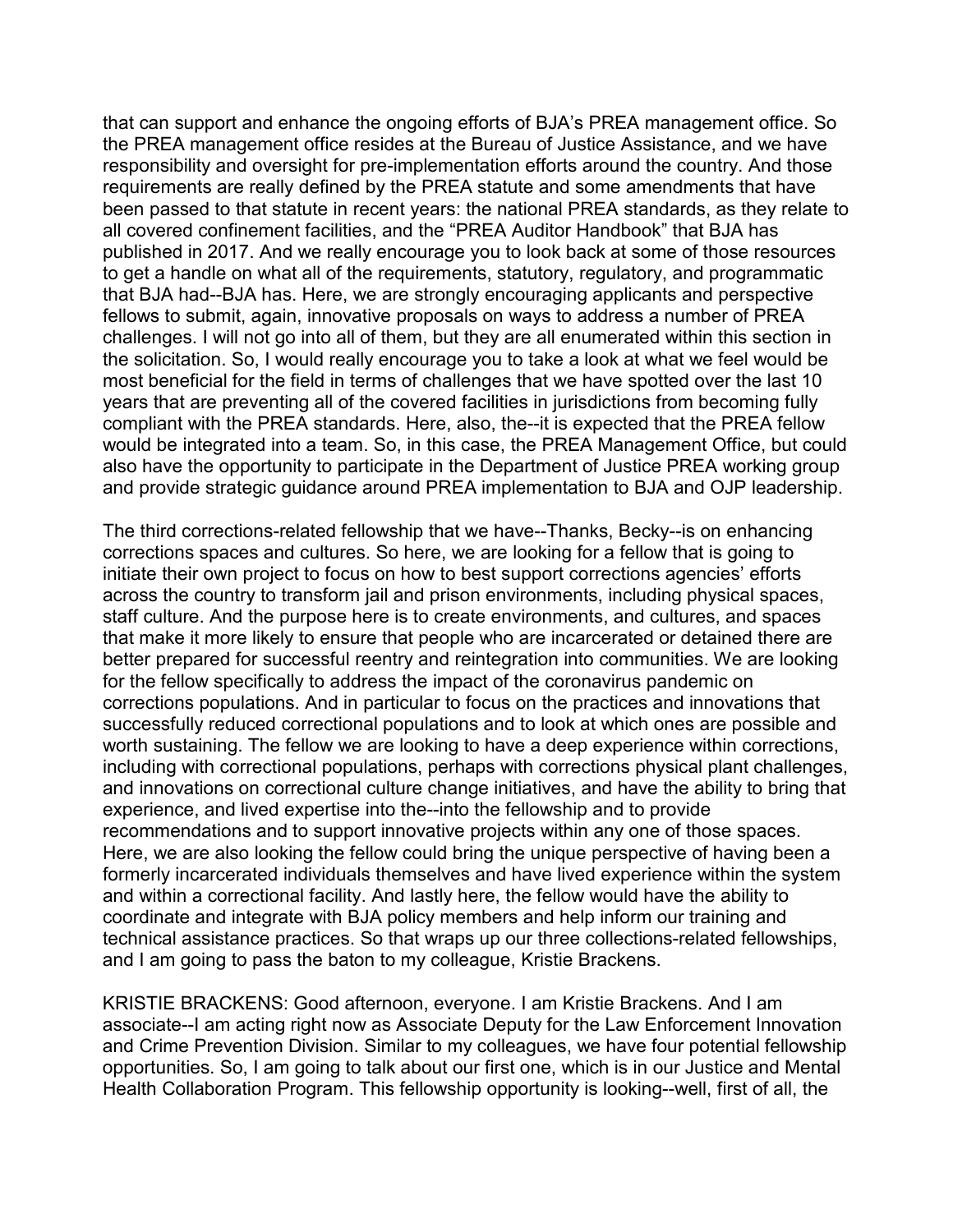program itself provides funds and services to jurisdictions to support cross-system collaboration to improve public safety, responses, and outcomes for individuals with mental illness, and co-occurring mental illness and substance abuse who come in contact with the system. And so, this particular fellowship will be looking for someone to help us develop products and information to share with practitioners and law enforcement professionals. So we would be looking for someone that can help us work across those different disciplines, as well as help us convene focus groups, meetings, webinars. We are looking for someone that actually has direct experience in behavioral health in criminal justice court. So, someone that could bring both those things to bear for us and that can use that information to support national TTA. Similar to some of the things that have already been said, I would encourage you to look at, you know, the justice and mental health solicitation, training and technical solicitation that is out there to give you an idea of the sorts of things that we do related to training and technical assistance in this program.

The next fellowship opportunity would be a fellow to support the National Law Enforcement Knowledge Lab Initiatives. This is a, I think, a great opportunity, because this is a completely new program that we are standing up. The solicitation actually for National Initiatives is currently available online, so I would encourage you to take a look at that solicitation. It is Area One of the National Initiatives that is currently posted. But what we really want to do, just like I said, is a--is a--is a brand new program for BJA. And so this is- -the fellow in this program would assist us with promoting outreach, communication, and engagement activities to law enforcement agencies and stakeholders that increases awareness of BJA's--of this particular lab. And since it is brand new, it is really an opportunity to have your--to help us build something great. So the fellow would work with experts to help us develop trainings and assessments in various products. They would assist us again with the launching of a knowledge learning lab. And the person that we are interested in as far as this fellowship opportunity would have significant knowledge and experience with law enforcement training with evidence-based practice, constitutional policing, civil rights reviews, consent decree processes, policy development, project implementation. And so those are the sorts of things that we are looking for as far as the fellow, but again this one, unlike some--this particular fellowship is very focused on helping us develop a new program. So it is like building something from scratch as far as the National Law Enforcement Lab Initiatives.

The next fellowship opportunity is related to violent crime. You know, you cannot turn on the TV without hearing about the different spikes in violent crime that we are seeing across the country. Every--almost every major city across the country is experiencing spikes in violent crime, and places that did not have violent crime problems before are experiencing increases in violent crime. And so this fellowship opportunity would be to help BJA coordinate a lot of our violent crime and prosecution initiatives, as well as some of the community violence initiatives that we have. So you would--your--the activities would include, you know, working with some of the providers that we currently have, helping us do a better job of communicating the resources that are out there and engaging with our traditional partners but also with non-traditional partners around activities to better help those--better address in response to violent crime. We want to work with local law enforcement on how to implement programming that better addresses violent crime, the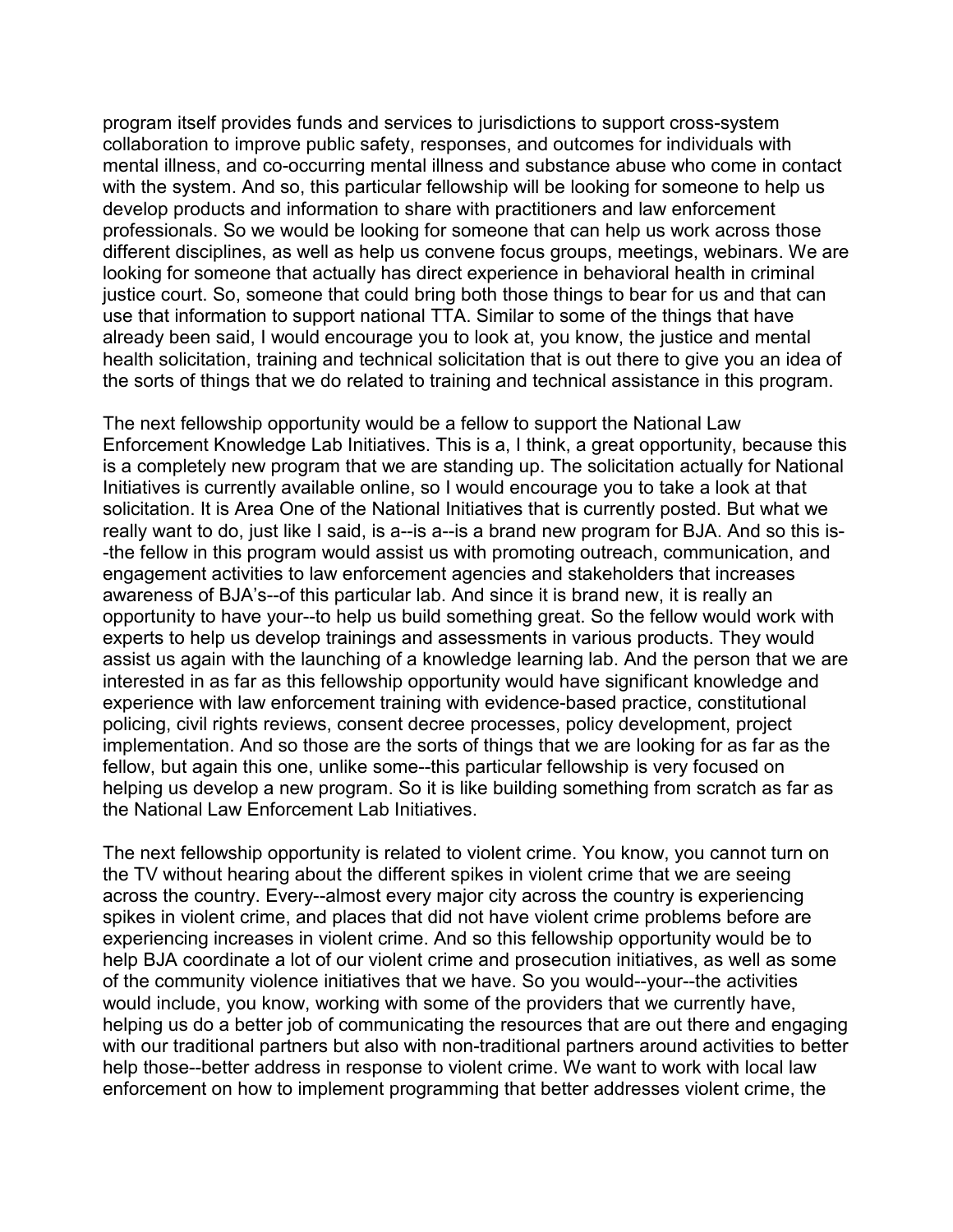importance of use of crime analysis tools, of the social networking analysis, looking at the different resources that are out there that--to help drive violent crime strategies. And then looking at how we can, you know, coordinate our federal efforts with local efforts in looking at helping jurisdictions come up with city-wide strategies to help them better address violent crime. When we think of the ideal person for this fellowship, we are looking for someone that has extensive experience in combating violent crime at a local level that is familiar with evidence-based practices and that has law enforcement experience. Because this would--this would be key in helping us develop some deliverables out of this fellow which would be training for law enforcement, engaging with practitioners in different listening sessions to help us inform some of the TTA products, or some of the things that we hope to do. And then, you know, as we work with jurisdictions, we want someone that is able to work with us on how to assess law enforcement programs and strategies that they are doing, but also in their capacity to combat violent crime or crime in general, but also in working with communities. So this fellow would be someone that has extensive, again, experience in combating violent crime at the local level, and familiarity with evidence-based programs.

The final fellow that we are--that we are looking for is someone to assist us in our prosecution work, and so similar to the violent crime work in engaging with law enforcement, this person would be engaging with our prosecutorial stakeholders. You know, violent crime, when crime goes up, it not only affects law enforcement, it impacts all--every aspects of the court system. And so we would be looking for fellow that can work specifically with prosecutors who are--who are in these jurisdictions that are experiencing increases in violent crime, and help them, you know, increase awareness of the different BJA resources, the TTA that is out there, that can help them navigate this unprecedented terrain that we are now in. As well as help us in developing resources for them, publications, or guides that can--that can help them better address the increases in violence, you know, navigate the reopening of the court system, things of that nature. Also organizing events, you know, whether it be focus groups, whether it be in-person meetings or webinars, things of that nature, or even marketing materials such as podcasts. So we really look for this fellow to come to us with ideas on the types of events that would be supportive in this area, the types of materials that would also be supportive of this group. As far as the knowledge that we are looking for, for this particular fellowship, we want someone that has experience with social media platforms and has the ability to effectively communicate with Prosecutors' Offices. And with that, I will turn it over to Vince Davenport to talk about the fellowship that he has in his…

VINCE DAVENPORT: Thank you, Kristie, and I want to again thank everybody for taking time to join us today. This is really important. The work that we do here at the Bureau of Justice Assistance, you know, is carried out by some really dedicated professionals who have a lot of experience with the Department of Justice, with the BJA, and other walks of life by having had a real experience [INDISTINCT] and to making sure [INDISTINCT] reaching people we need to reach and addressing the issues that we really need to address. That is really so important. So thank you all. And we look forward to seeing applications, hopefully, from everybody on the call.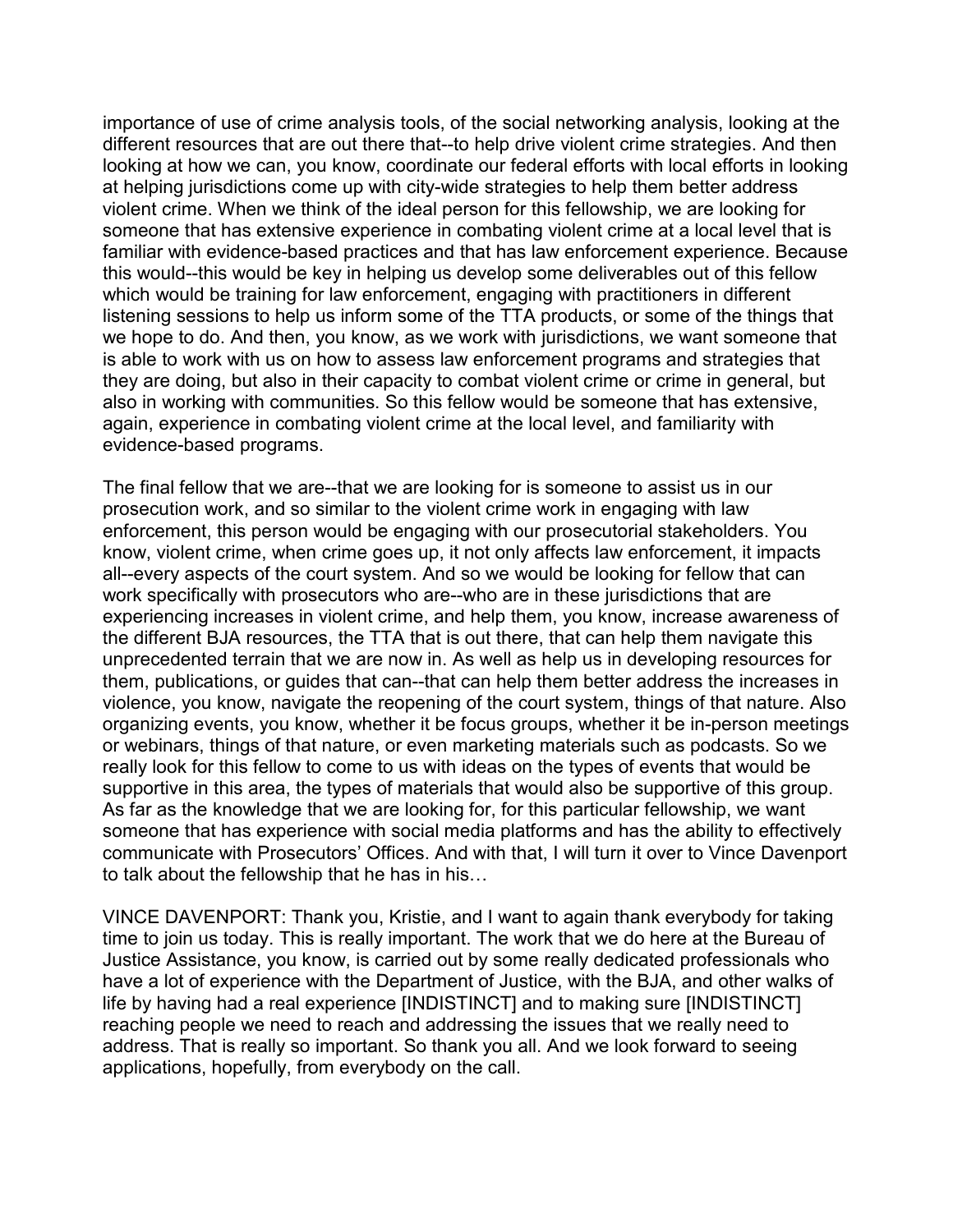So I am from the Law Enforcement Operations Division, and we deal with a variety of issues, and we are looking for one particular fellow to help us to develop informationsharing strategies and protocols with law enforcement across the country. I will just tell you just a little bit about--a little bit about the division. We deal with a variety of issues, including officer safety and wellness. We have a big portfolio there. We deal with justice information sharing, forensics, law enforcement training, technical assistance, and any number of other issues that affect law enforcement agencies. BJA--we are very fortunate to play a major role in the delivery of federal resources to state, local, and tribal law enforcement agencies. One of the most important aspects of our work is that the information and the resources have to reach those who actually need them, and who can actually apply them for the benefit of the agencies and for the benefit of the communities. And as you might imagine with roughly 18,000 law enforcement agencies across the country, this presents some real complex challenges and requires some innovative approaches. We work with a lot of national, and regional, and local stakeholder organizations and associations, but getting the word out in a timely manner to agencies and communities that need these resources, and that can benefit directly from these resources, you know, it is a perennial challenge. And we are really hoping that this fellow can help us to improve our processes and really kind of take things to the next level to ensure that the information that is needed, in terms of--for local law enforcement actually reaches them. So this fellow will assist in promoting this outreach, communication, and engagement activities with law enforcement agencies and other stakeholders to spread the news and to this--and to enhance the awareness, and to grow the awareness of BJA resources for law--to law enforcement. And also to help kind of create this really important information--so that we are constantly not only sharing information but we are hearing information back across these same mechanisms, so that we know really what is happening in the field for one important purpose, and that is so that we can be responsive to it. We want to know what their needs are all the time. And having a really effective communications network, and in many cases kind of these redundant network processes, communication processes between BJA and the law enforcement community across the country, that redundancy is important to ensure that not only information goes out but that information comes in, so that we can tweak programs if necessary in response to what we are hearing so that they are most effective and meet the needs of the field. The fellow will work to strengthen our existing lines of communications and to establish new pathways for sharing information in a timely manner. Not only information about funding resources but information about training, technical assistance, all of these things that we know the federal government does well in terms of supporting state and local law enforcement, we want to make sure that the information and the opportunities, especially the funding opportunities, get out to the field. This fellow can expect to work with any number of national stakeholders. We work regularly with the International Association of Chiefs of Police, National Sheriffs', and a lot of other stakeholders who have vested interests in ensuring that this communications network works between the Bureau of Justice Assistance and the field. This particular fellow really should have significant demonstrable knowledge and experience with regard to social media platforms and other means of peerto-peer communication within law enforcement communities. And this is, again, one of the big challenges of law enforcement over the years, is sharing information. Sometimes, you know, jurisdictions that are right next to each other do not do a good job of sharing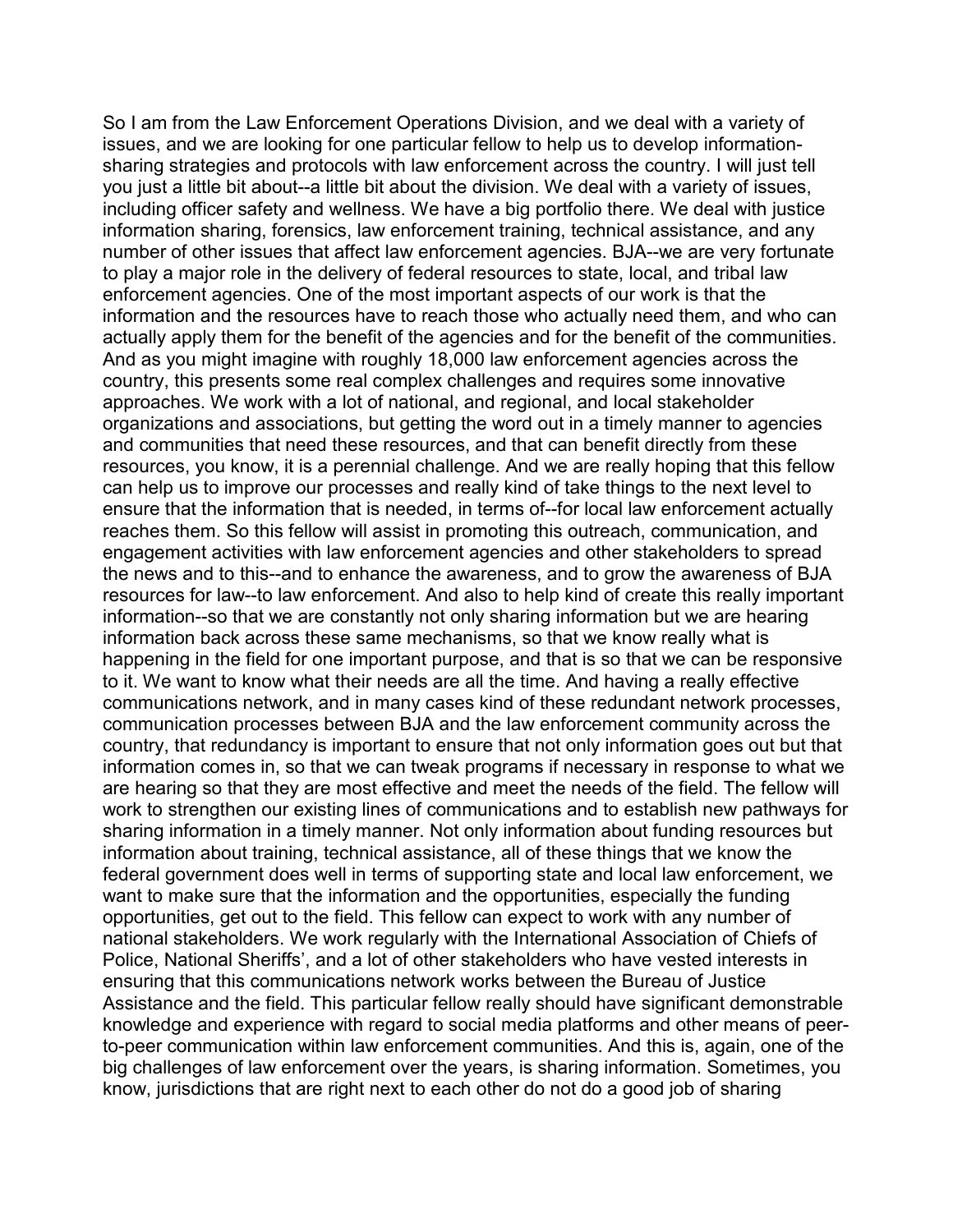information. So we want to make sure that we are addressing that and that we are providing information in a timely manner to the field every time we have it to offer. And so we are excited to have somebody from the field that has this experience to help us to grow and to build out this really important function within the Bureau. And so with that, I am going to turn things back over to Becky.

BECKY ROSE: Wonderful. Thank you, Vince. Thank you so much. And thank you to all of our Associate Deputy Directors for walking through all of those different program areas. I know that I am really excited about these opportunities at BJA and hope that you all are getting excited as well in hearing all of these different--12 different purpose areas to be able to potentially engage with us on. So I am going to go over a little bit--a few more logistics on kind of the nuts and bolts of the solicitation. And then we will get to Q&A. I do see some folks have been posing some questions in the Q&A box. So please keep those coming in. And as soon as I wrap up kind of some of these other nuts and bolts, I will get to those questions that have been asked. So thank you for those questions so far. So a little bit--some basics on kind of award information. As we have talked about, we make- we expect to make up to 12 awards, one per focus area. The maximum award amount is capped at \$350,000. So that is per award. Total amount, 4.2 million. The grant start date, we would plan for a grant start date of October 1st, 2021. And the period of performance would be 24 months. A note here about kind of hours. Fellows are generally required to spend a minimum of 1,500 hours during the duration of their fellowship onsite at BJA, though BJA will consider shorter periods of time where the applicant makes the case that they still satisfactorily accomplished the goal of the solicitation. During the fellow's--the residency period, BJA will provide workspace, equipment, including telephone, computer, office supplies, and internet access. I want to just kind of point out, there is a bit more detail about the residency requirement in the solicitation on page 5 into page 6. So we also talk about kind of, you know, kind of the current landscape in terms of pandemic issues and other considerations. Basically, there is flexibility built into this. So we have had some questions leading up to this webinar, once the solicitation was released about the residency requirements. We do request that you consider the residency requirements. But please propose what you think is best in terms of your--what you are able to do and also would really help us accomplish the goals of your fellowship. So please keep that in mind. And again refer to pages 5 and 6 for some more information about residency as well.

So on the budget information. The funding level for each visiting fellow will largely be determined by kind of the total package submitted in the application. That can include salary and expenses, housing expenses, travel and other limited administrative expenses. We will not fund salary or cost for any person other than the person to be placed in the fellowship with the following exception. So BJA will fund small costs for a support staff person or contractor to perform support functions in completing research and/or analysis, meeting support, or document development insofar as--to address a core need to accomplish the goals of the fellowship. I see a question in the Q&A that I am going to go ahead and address right now, asking us to define small. We do not define it in the solicitation, and there is not any other information we can provide, but, you know, you present what you think is reasonable in terms of, you know, under those functions to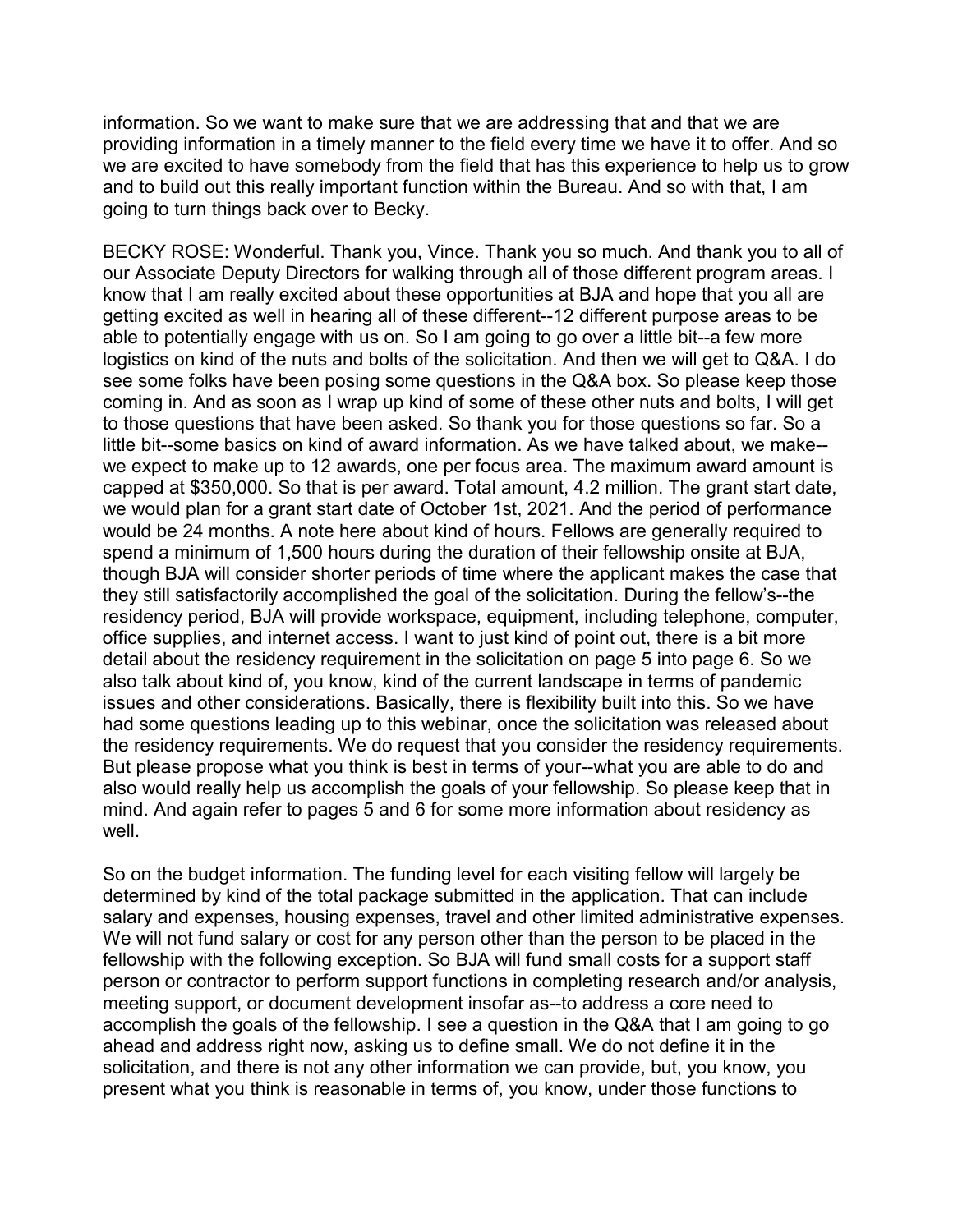provide those support functions, and we will consider that in the application. So there is not a definition of small, but we want it to be reasonable and tied to the program goals that you propose in your application. So, again, the needs, whether it is salary or housing expenses, travel, limited administrative expenses, those must all be fully documented in the budget worksheets and the budget narrative, which are part of the application process in JustGrants.

A little note about travel here. Travel can include travel associated with the fellowship's duties, travel from the fellow's home to BJA and back for the fellowship residency, depending on how that looks for what you proposed, and also up to two trips to travel home during the period of the residency. This travel will not include local travel between the fellow's local residence and the office or meetings during the period of residency at BJA. Excuse me. Proposals primarily to purchase equipment, materials, or supplies will not be funded. And just a note, there is no match requirement for this--for this solicitation. So the different application sections are listed here. I am not going to go over every one, but you can see the different ones that are required and also if applicable depending on your unique situation, your unique application.

A couple more details about the application sections. We are asking for a time-task plan. This time and task plan will outline your goals and objectives of the fellowship and just summarize the major activities, the expected date of completion, again, with--assuming a October 1st start date, and responsible agency or responsible person for that major activity. We are also asking, of course, for resumes and job descriptions, so please provide the proposed fellow resume. And also letters of support, so--or MOU. So we ask that you attach relevant letters of support and/or MOUs between key partners to the project to reflect support, roles, agreements about collaboration, et cetera. And then if applicable, research and evaluation independence and integrity is another attachment that would be required. The abstract is an important piece of this, and the required document is part of your application. You actually will be submitting this through an online form in JustGrants. But what we ask for is that your proposal abstract is no more than 400 words and that summarizes the project, including the primary activities, the deliverables, and products. The service area is very important to include in that. The program area that--one of the--which 12 areas you are--which of the 12 areas you are applying for, and who will benefit from the proposed project. There is a bulleted list here on this slide that you can see. Make sure to hit all of these bullets, please. This is a very helpful information to us, and we use our program abstract for a number of reasons, especially during the initial BMR--or the initial review process.

The program narrative. Please note the page limit is 20 pages, so please do not exceed 20 pages. And we do ask for a 12-point font with 1-inch margins. The scoring is important for you to pay attention to here. So, as these applications go through review, this is the guidance that we provide to peer reviewers on how to score your application. For each section of the solicitation, we provide details on what you should provide--I am sorry. For the application narrative, we provide details on what you should provide under description of issue, project design and implementation, and so forth. And so as we are providing guidance to peer reviewers, we are asking them to look for that information by section. So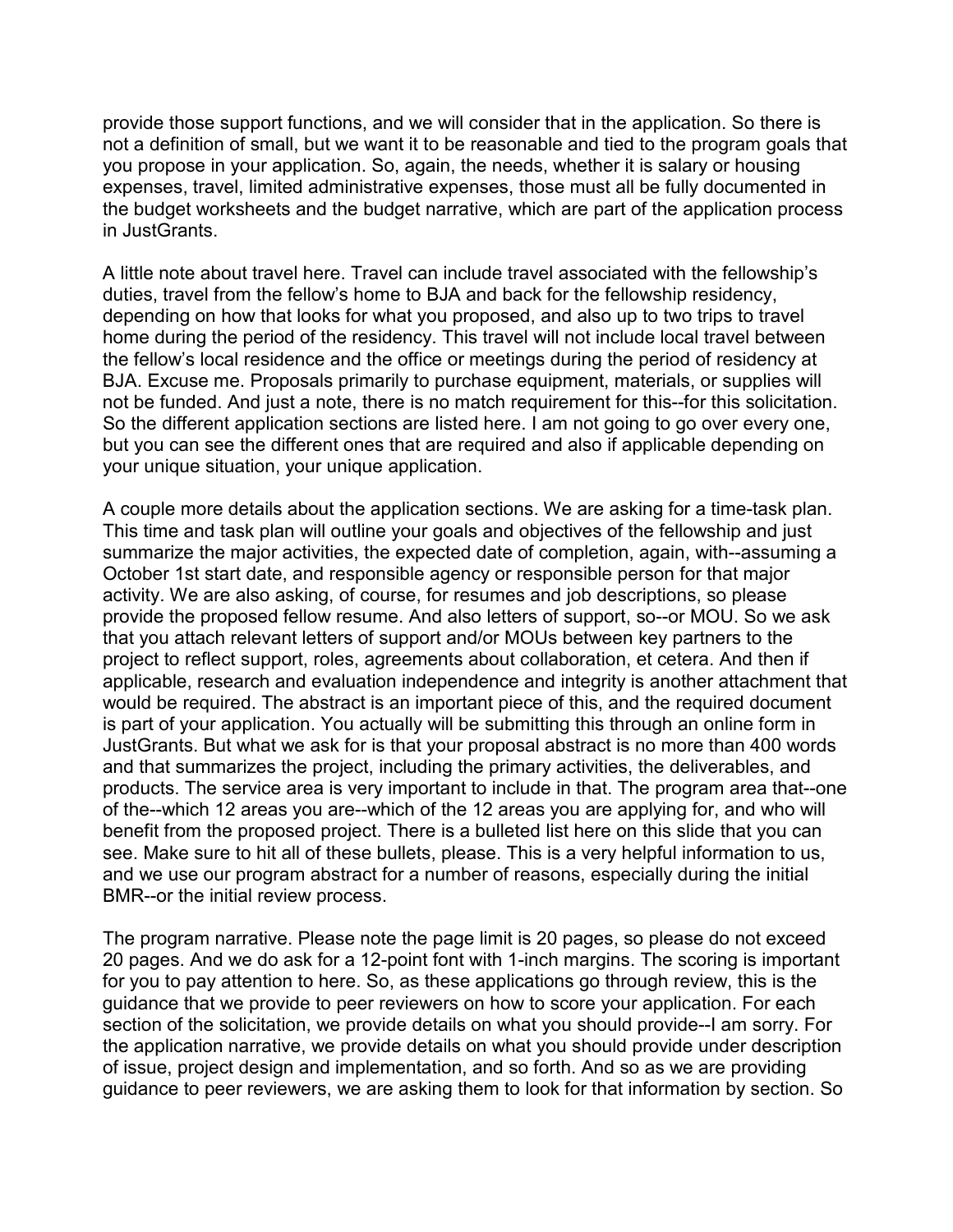if you go to page 14 on the solicitation, this gives you the details of what is expected in the program narrative. And each--the peer reviewer is then asked for each section and the weighting of each section is listed here. So you can see the sections that have the higher weightings. That means that we want you to really kind of pay attention to those and provide a good amount of narrative that--you know, that fits within each of those criteria that we list on page 14. So please pay attention to the scoring that we list because that will really kind of drive the review process as well, and help you put together your application, and emphasize those sections that are most important.

So budget and budget narrative. This is a 24 project--24-month project period, so we want--we will be asking for an itemized budget for each year of the grant. So that is something you can prepare for. And then just a quick note about kind of processes at BJA. Prior approval, planning, and reporting of conference, meeting, and training costs will be required. You do not have to seek prior approval before submitting an application. So please go ahead and propose in the application, you know, your meetings and conferences and trainings that you want to do, but before they can actually be executed, we will seek prior approval internally.

Some tips for you all. So we have a couple deadlines, and I might have mentioned this later in the--in the presentation again, but just do not wait until the deadline to apply. There is a number of steps that need to happen for you all to get registered in Grants.gov. The Grants.gov deadline, again, is August 2nd, and the JustGrants deadline is August 16th. But we really--if you look at the first bullet here, in Grants.gov, you will be submitting the SF-424 and the SF-LLL. If those sound like a foreign language to you right now, we please encourage you to get online and try to get familiar with what the requirements are for Grants.gov. We really encourage you to submit your applications at least 72 hours prior to the application due date just in case there is any technical issues that you may need to address. Any--there is also several layers or rounds of kind of registrations that you need to set up before getting actually registered in Grants.gov. So please visit all of that. And we have some links to different guidance that we provided out there on the application process.

So here we are getting into some trainings that have been developed for all of--all applicants to BJA. So, as I mentioned, the second deadline is--to apply, to submit your kind of full application materials into JustGrants. So there are a lot of resources available for you, if you are not familiar with it yet, on how to apply through JustGrants. So all these links here. And this--again, we will share the slide deck afterwards. But all these links here, we will post it, provide you kind of just quick trainings and checklists on how to apply in JustGrants. So I encourage you to take a look at this stuff now. There is also a great resource. If you guys are not familiar with this, I would definitely suggest bookmarking this, but this is called the DOJ Application Submission Checklist. So we have a couple checklists built into the solicitation, but this checklist really provides kind of an overview guidance to all the applicants, potential applicants, explains the two-part application process in Grants.gov and JustGrants. It includes all these great kind of little tidbits of information. What do you need to do know as you are considering applying? What does it mean to get registered in Grants.gov? How do you get, you know, all set up in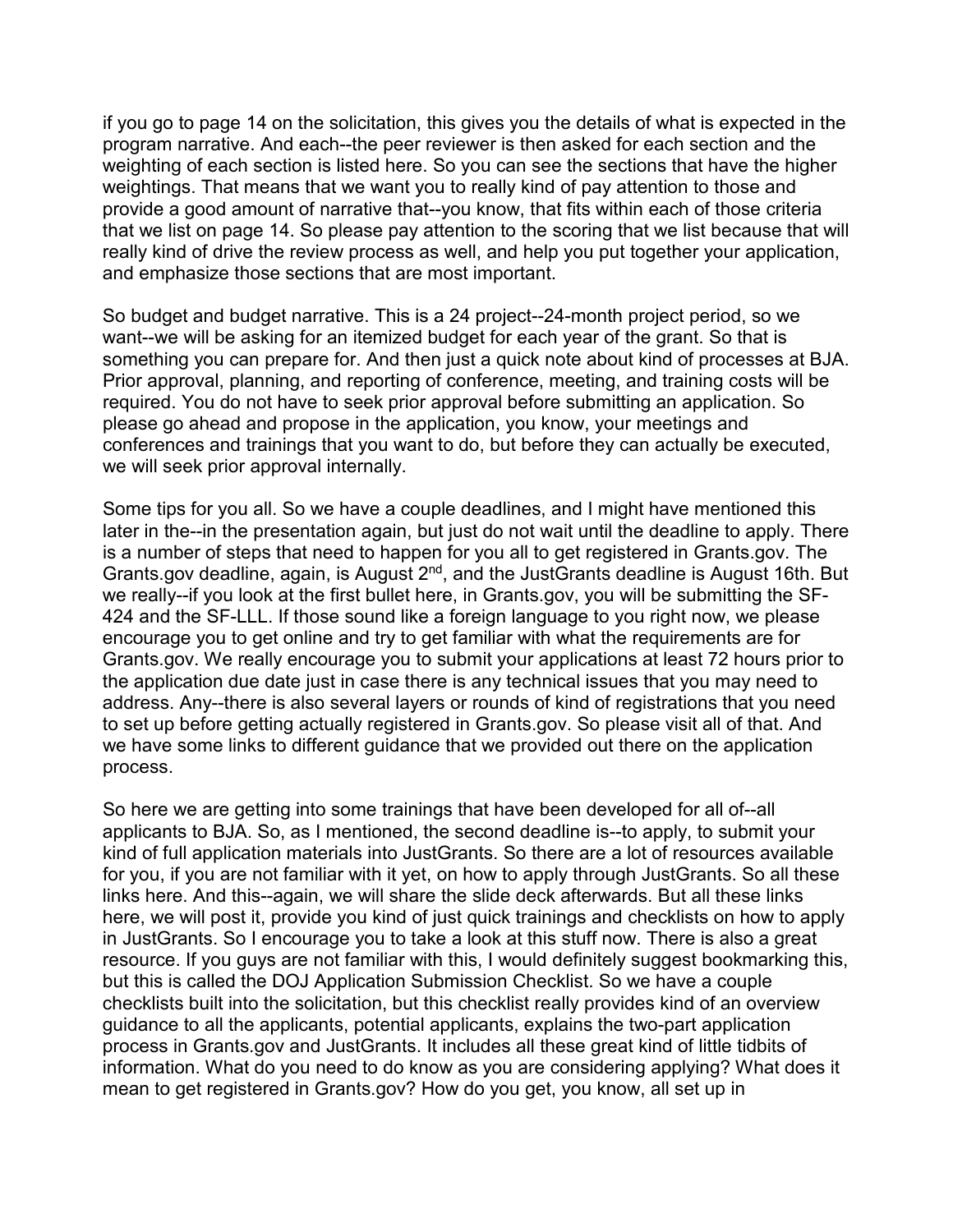JustGrants? What happens in that 2-week time period between Grants.gov and JustGrants, and some other useful tips. So definitely take a look at this now as you are preparing. And here is some important contact information. So because we do have the two-step process, you have two different help desk or technical support centers. So Grants.gov, if you are having technical issues in that first round of submission, for the August 2nd deadline, this is the Grants.gov information here. And then JustGrants technical support, it is the second link--number and email listed here. This is when you are submitting the full application. And then, finally, we have what we call the OJP Response Center. So this is, as you are kind of looking at the application, you know, have questions about kind of programmatic requirements and things like that, you know, as a followup to this webinar, this is your place to go, is the OJP Response Center. And they will, you know, address any questions that you might have as you are, you know, going through the application process, preparing your application materials. And if there are programmatic questions that need to be referred to one of us, we will--they will get in touch with us to address those questions.

Okay. So, again, I am kind of emphasizing this quite a bit, but it is a very important process, and we want to make sure you are prepared. You have a couple weeks before the first August 2nd deadline, but is a 2-step application process, and it is new this year. That is why we have so much emphasis on this. So in the Grants.gov, you will be submitting these two forms, and then you will have your full application submission into JustGrants by August 16th. Okay. So just a note, we are--just to remember, we are utilizing this new system this year at JustGrants. If you run--come into any technical issues, you should reach out to the help desk, at either JustGrants or Grants.gov, as soon as possible. It is really important that you document all your technical issues and that you also notify the help desk, the technical help desk, as soon as possible so they can try to help you before these deadlines come up. So keep that in mind as you are going through this process. And then as you submit your application, make sure that if you do have technical issues as that deadline is approaching, that you also contact us at the OJP Response Center to document all the issues that you have been--if you have had issues, what the issues are. You know, note that you have contacted the help desk, and they are working on those issues. So just be in touch with us a lot through all those different technical help desk numbers that I provide in that OJP Resource Center. So this is just a way for you to stay connected. Hopefully, you are pretty connected to BJA already. You heard about this webinar. But if you are not following us on social media or you are not getting your email updates from BJA directly, please be sure to do that. You know, if there are any changes to deadlines in the solicitation or any changes to--you know, how things are listed in the solicitation, we will announce it through all these mechanisms. So make sure that you are connected.

Okay. So now we are going to get to Q&A. And I am going to go ahead and moderate the Q&A. I am going to just kind of read out some of the questions that I see here. I see quite a few questions here. So let me--bear with me as I navigate through some of the questions. The--one of the--one of the first things I have seen asked a little bit, and just to re-emphasize this, it has--and it has been answered but it has also been shared in the chat boxes that you will--the PowerPoint presentation and the recording of the webinar will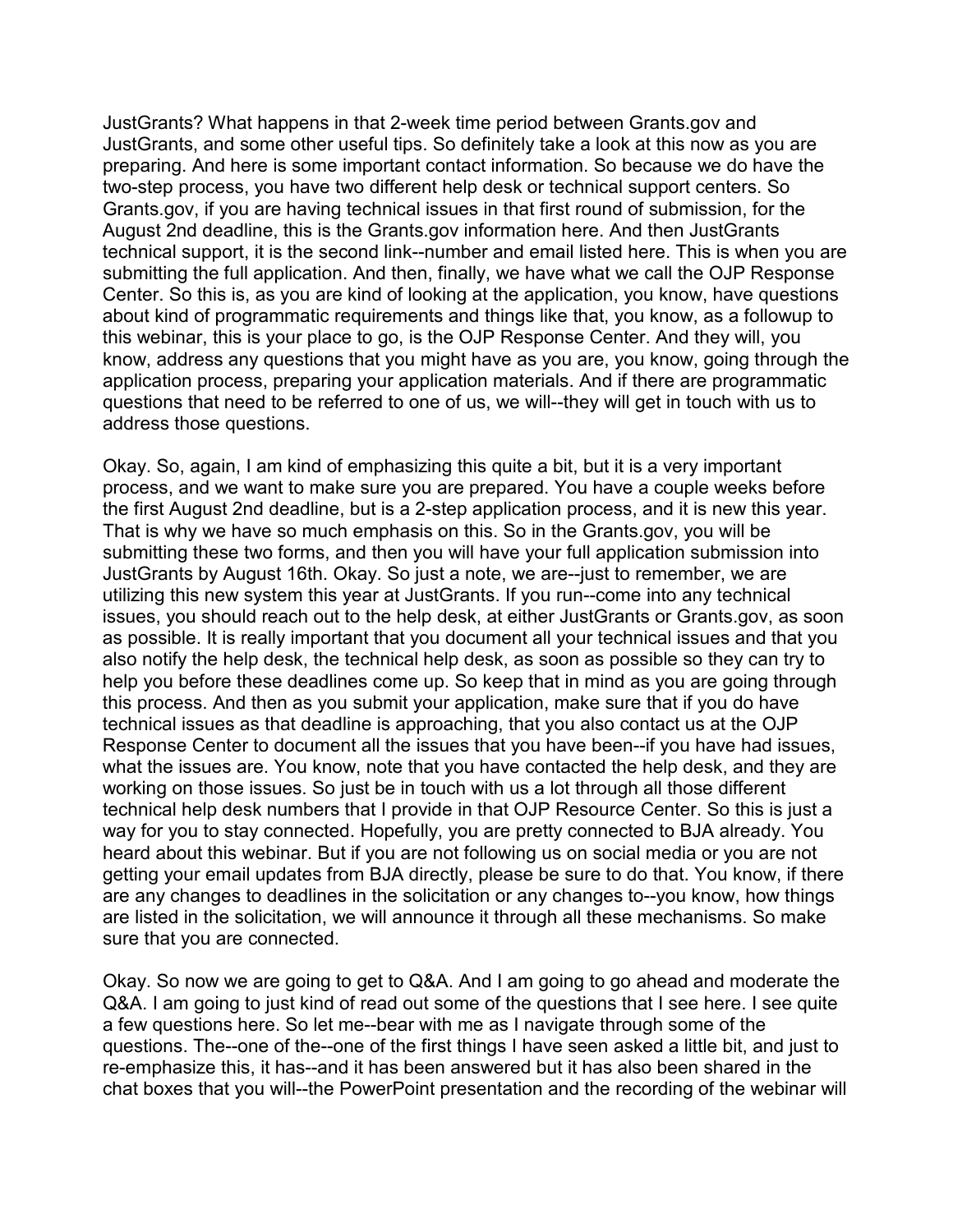be posted, and I think the link has been shared in the chat box and in the Q&A. So be sure that this will--this will all get out to you as soon as--as soon as possible. So be in the lookout for that. And then I just should note, you know, every word, almost every word that was in this PowerPoint is pulled from the solicitation. So you heard me reference page numbers and different things like that. So, you know, hopefully, you can go back to the solicitation, and refresh your memory on what we talked about today as well. Okay. So a couple of general questions.

One, just a question about kind of, "Can you be--you know, do you have to be affiliated with an organization, or can you be a contractor, or can you be an individual just in terms of eligibility?" A general answer to that is that you--we are looking for individuals. You do not have to be affiliated with an organization to qualify for this fellowship. So it can go either way. But we are seeking individuals to serve in this fellowship role.

Okay. I am going to get to a couple of questions from Stefan. So the first question are, "Are the work of past fellows available for your review--or for review?" I actually, in the chat box, earlier in the presentation did put up some links in there. So what the links I have included, the chat starts with "To learn more about past fellows' visit," and then there are three links there. In the past, we have offered this fellowship program I think in 2012, '13, and 2015. And we actually have program descriptions on each of these links. So if you click on those links, you can find the program descriptions for the fellows that we have awarded under each of those solicitation years. Another way to find past funding history is just to go to OJP or bja.gov, and you can look under funding and then past awards, and you can search by solicitation, or keyword, or whatever it might be. But I did include those direct links in there for you. The second question is "What guidance can you provide on budgeted salaries?" And additional questions about, "Can you provide guidance on allowable travel expenses?" The only information we have on salaries is what I went over in the--in the presentation today. But just please note that all of that is listed under the budget information in the solicitation—sorry--excuse me, on page 12. So under budget information, we talk about salaries, the number of hours expected. There is no--there is--in the solicitation, there is no mention of cap on salaries, so, you know, you propose what you think is reasonable for the project. But there is a little bit more information, just about kind of, you know, what the salaries--what that could cover, and then also the administrative expenses that I mentioned as well. So, again, that is on page 12 in more detail. And then the guidance on allowable travel expenses, you will need to abide by the federal travel guidelines, so when you are planning your budget for travel expenses, you know, the travel--you know, the cost estimates that you would include would be based on the federal travel guidelines. So you can Google that and take a look at that, but that's for the--you know, looking at federal hotel rates in cities for DM rates, and things like that. And that would be for in the U.S. only. The next question is what quidance...

RUBY QAZILBASH: Thank you. Just to chime in, that is through the--those are through the General Services Administration. And you can Google GSA per diem rates. And that would give you the amount that is allowable for hotel and then also meals and incidentals on a daily basis for travel to specific jurisdictions within the U.S.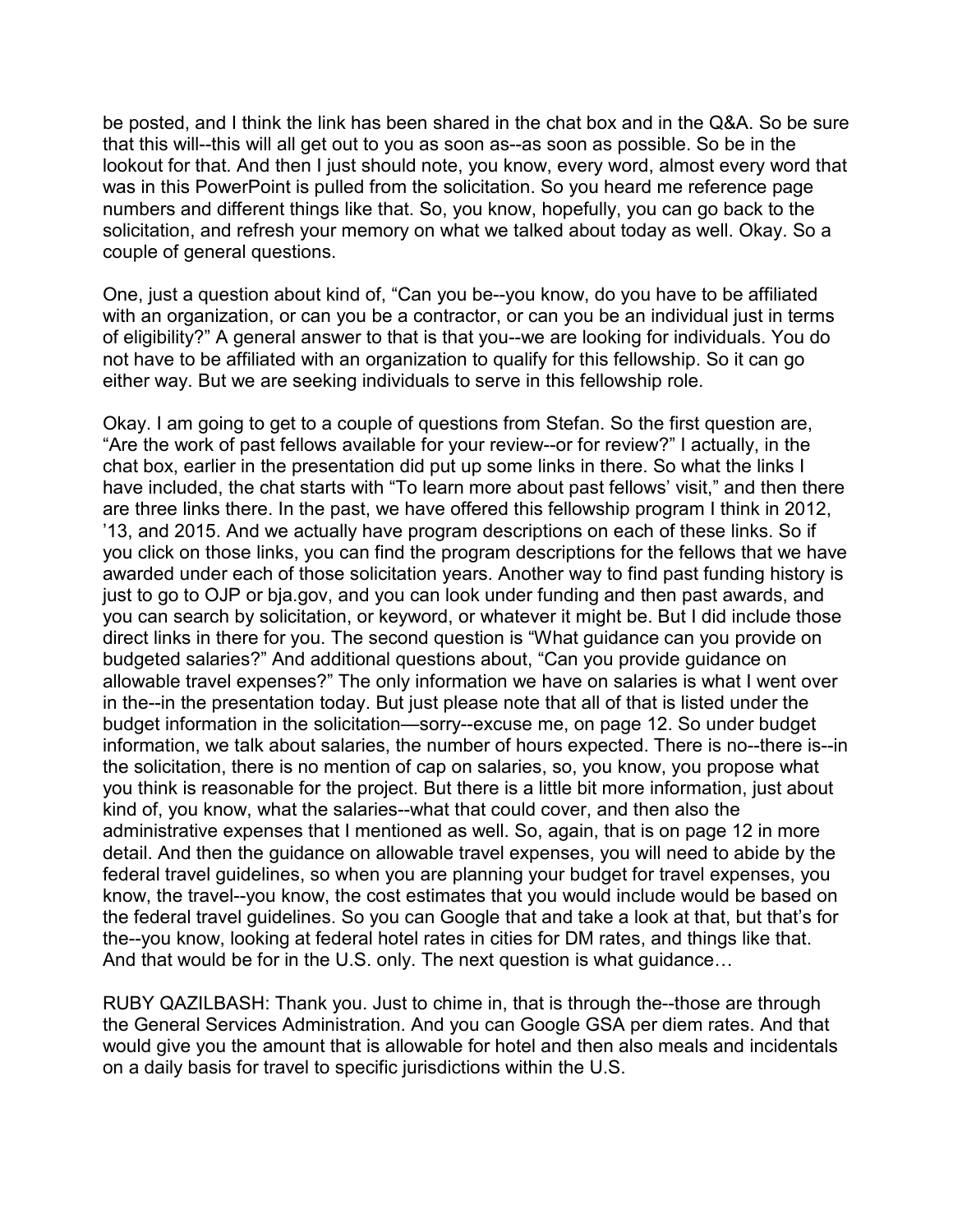BECKY ROSE: Thanks, Ruby. "What guidance can you give on the amount allowed to subcontractors for research? The RFP says "small." I did reference that specifically in the- -in the presentation just now. We do not define small. And so we leave it up to you to propose something that aligns appropriately with what your application--what you are proposing in the application. The last question I might need a little help from my colleagues here. The--in this set of questions. "Can a fellow seek to obtain a cooperative agreement from government organizations, including federal agencies, as part of the application?" Betsi, can you remind me, is this--do we typically award these as cooperative agreements?

BETSI GRIFFITH: Yes. These are generally issued as cooperative agreements, which is signaling our intent for substantial federal involvement. You know, we might expect to see some adjustments as we work together on the project. And I think one other thing I would mention, I would definitely spend some time, particularly around pages 5 and 6, to look at some of the more--more of the details around our expectations that this is really intended to be a very collegial kind of relationship during the residency period. You know, we tried to offer some flexibilities there. But one of the things we mentioned is we accept about 30 percent of your time when you are in the residence portion of your project, is going to be focused not just on things relating to your proposed projects but actually working and engaging with us in a collaborative manner on related projects where we could use your expertise and perspective. So for those reasons, we really want to--want to see these as a cooperative agreement relationship.

BECKY ROSE: Wonderful. Thank you, Betsi. I am going to ask if you could answer the next question too, but--"Does the fellow have to designate a hundred percent of their time to the fellowship, the 1FTE, or can part of the fellow's time be used for other activities as long as the 1,500 hours of residency are met?" So, for example, 70 percent towards the fellowship project and 30 percent towards non-fellowship activities such as regular duties with their host organization? And is there a limit to how much time--what the split of time would be?" So, Betsi, if you would not mind addressing that.

BETSI GRIFFITH: Yeah. And I want to make sure I am understanding the distinction. I think we would not pay for activities that are not within the scope of the fellowship, whether that is the things that are proposed or this portion of time during the residency that went up to about 30 percent of the fellow's time would be spent on other related activities for BJA. If you look, we specifically talk about, you know, just wanting to get to an average, you know, overall of kind of intensive full time. Try to offer a little bit of flexibility. Maybe it does not have to be a hundred percent time, but we do want you here and engage enough that you are not pulled in multiple directions. And to have some consistency, we do require minimum of 1,500 hours being committed to being in the residency period where you are really focused with us. So we will consider other things, but if it starts to sort of feel like you are being pulled in multiple directions and cannot be available to really engage fully with us, those would be things we would be considering in making our decisions.

BECKY ROSE: Great. Thank you, Becky.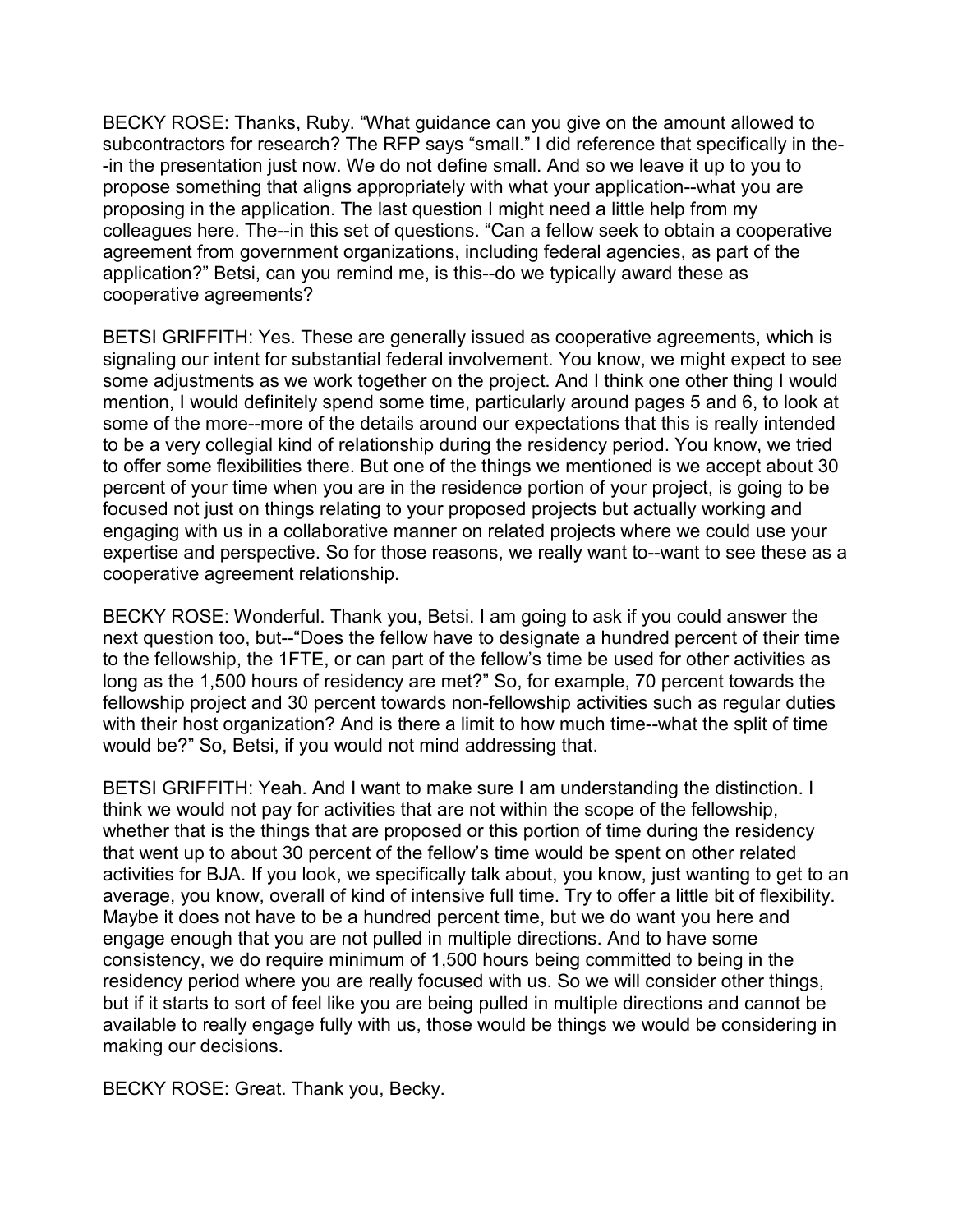BETSI GRIFFITH: But, again, I do not--I do not--you know, I know you have asked for like a--in the question, there was a--you know, a percentage of time of say 30 percent. I do not necessarily want to set one line or another. We do not have a set line. But what I will do is just reference kind of what we talk about in the solicitation. Again, this is I think around pages 5 and 6, and it says during this period of residency, it--it is estimated, as I mentioned, about 30 percent will be devoted to collaborative work along with implementing your fellowship activities. We will consider a period for less than 9 months full-time residency as long as we have that 1,500 hours minimum, or a part-time schedule for a longer period. But the applicant has to make the case that the goal of the solicitation can still be accomplished with the approach. So really it--it is a matter of how you are presenting that information and then our evaluation of it.

BECKY ROSE: That is great. Thank you, Betsi. A similar question, just about hours and requirements, but how many hours are fellows expected to commit per week? I think the same response. I mean, there is some flexibility built in. We do not specify how many hours you have to commit per week, but we will--you know, we ask that you propose how much you can commit, and we will work with you to see--to see what will work for the project and the execution of the project. So there is some flexibility built in there. And the expectation is that, you know, once awarded, we will work with you to, you know, accommodate schedules and kind of navigate and make decisions about, you know, number of hours per week. And it might be on a case-by-case basis--or it will be on a case-by-case basis and project basis, right? So each--you know, each individual associate here will work with the fellows once selected to work out those schedules.

The next question is just about the SF-LLL. "May we just state not applicable if we do not engage in lobbying?" I do not--I am not familiar with the form, but I would assume there is a--there is a checkbox for not applicable if you not--do not engage in lobbying. So I would encourage you to take a look at the form and see if that is--there is a checkbox for that. Please know that it is a requirement to submit that form whether or not you engage in lobbying. So if you have questions about, you know, how to answer that form, I would definitely reach out to the Grants.gov help desk as Daryl has up on the screen here.

Also DUNS number for the fellowship is a follow-up question. "Will we need our own DUNS number or SAM number in order to submit an application in Grants.gov?" You actually will need to register for a SAM number and a DUNS number. And actually if you go to page 2 of the solicitation, that just shows you--gives you the link, you know, where to register in Grants.gov. And part of that registration process, you will need to obtain a DUNS number, which is the Data Universal Numbering System, and the SAM number, which is the System for Award Management, registration, or renewal if you already have it. So please, yes, you make sure that those--you have met those requirements in order to submit your application in Grants.gov. A question here about kind of partnering with other organizations or entities. You know, the purpose of this solicitation is to seek fellowships that will work with BJA in partnership to execute the goals of the--the different purpose areas. So, you know, we are not talking about kind of any other opportunities other than this solicitation right now to engage in working with those fellowships with that subject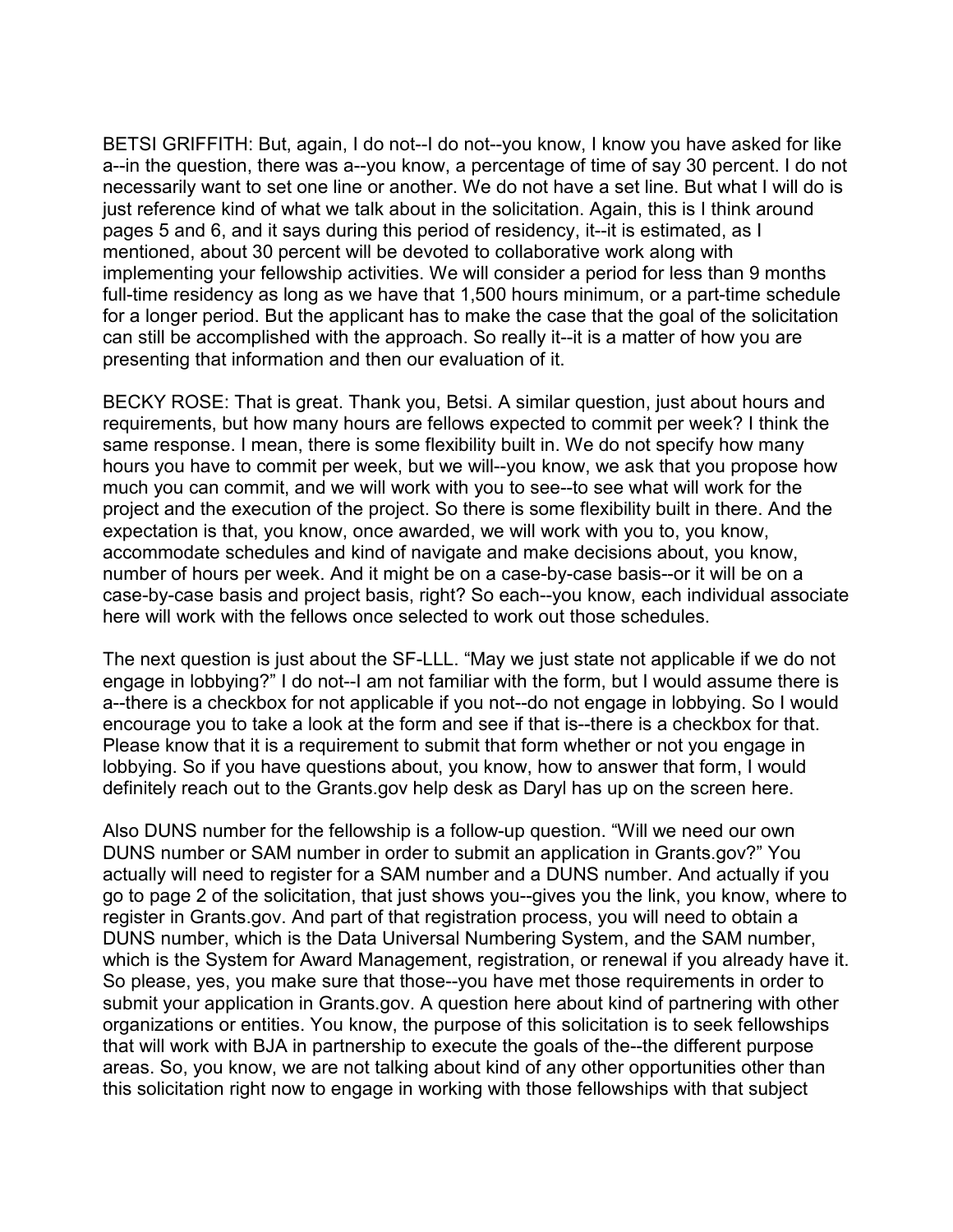matter expertise and that field experience. So definitely would encourage you to take a look at the programmatic goals as outlined in the objectives as well. And then I…

BETSI GRIFFITH: Becky, may--this is Betsi. If I could jump on that--jump to add two other points on that. What I would say is this is a very unique program. A lot of times, we are either seeking to implement, you know, state, local, tribal demonstration programs or to fund national-level projects every few years along with the fellowship program. We also have what we call our Field Initiated Program, where we encourage the field to submit their ideas, to test new ideas, or fill gaps in the field. So if you are looking to fund those kinds of activities, that is not what the fellowship is for. And so if you start to sort of think to yourself, "Oh, I really kind of need two people on this project," not necessarily a small amount of help for me as a fellow. Or, "I really think this is a collaborative project to--that has to happen with a couple of other folks." I would encourage you to keep that. We do not anticipate issuing a field initiate this year, but we probably will in future years, and that would be exactly the kind of project you would probably want to consider for that funding opportunity.

BECKY ROSE: That is great, Betsi. Thank you for that. And I should also note that we do have many, many other solicitations open right now that are available for funding. So please visit, you know, bja.gov and look under the funding tab to see all of our different openings--open solicitations. You can see BJA's website right here. Different funding opportunities that are available right now. To Betsi's point, if there is, you know, kind of this more in-depth project that you are looking for your jurisdiction, definitely take a look at all those different funding opportunities that are available. And, at this time, I think I have gotten through all of the questions that have been asked. I do want to acknowledge a couple of the comments that have been made. Thank you for--to some of you who have just made some general comments and acknowledgments of, you know, the different priority areas. Thank you for all of that. I really do appreciate those comments, and we will take those to note. Let me just look through one other box here. Okay. Well, let me just ask my colleagues here on the phone if there are any other comments you would like to make before we wrap up. Betsi, I will ask you first.

RUBY QAZILBASH: Becky.

BECKY ROSE: Oh, yeah. Go ahead, Ruby.

RUBY QAZILBASH: Oh, just see one question that was specific to one of the fellowship opportunities. It says, "Can you provide some of the motivating factors for identifying enhancing corrections basis in cultures as a priority area?" So I am happy to address that one. I think it was just one really great one.

BECKY ROSE: Yup. Sure. No, go ahead. I saw that as well. Go ahead, Ruby.

RUBY QAZILBASH: Okay. Sure. So in response to that, I would say that we still have some pretty stubborn recidivism rates both when you look at arrest levels and reincarceration levels for people coming out of incarceration when you do a 3-year look-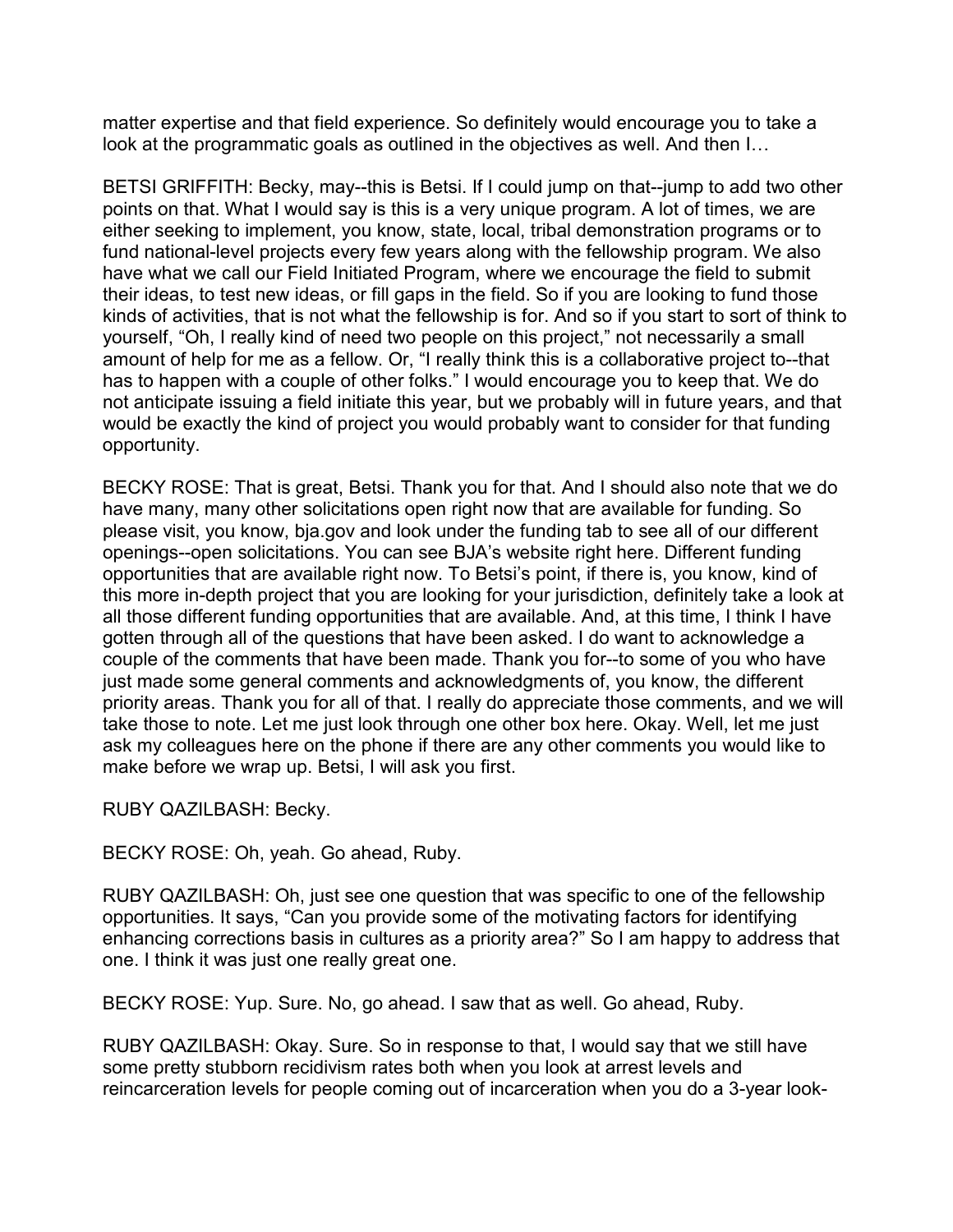back. And then the Bureau of Justice Statistics has done even longer look-backs depending on release cohorts. So when we look at those stubborn recidivism rates, it begs the question, what can we do differently to improve them? And so we invest a lot in reentry programs and using federal funds to incentivize what the research shows works to impact reentry, both what you can do behind the walls prior to release and post-release when people are back out in the community. In 2019, we funded several projects that are looking at training and correctional staff health and wellness. And this is one area that we have not looked into. So the physical spaces and the cultures that they engender within jails and prisons, and how do those contribute to the successful reintegration efforts and outcomes for people. So that is really the motivating factor. It is something that I think we have been interested in looking more at, and have touched on it around the edges, but there also seems to be a lot of innovation and testing of new ideas with regard to changing spaces and addressing correctional cultures. And that is something that BJA wanted to invest further in.

BECKY ROSE: Wonderful. Thank you, Ruby. Actually, I see a question in the chat just sent to me. So sorry, Tammy, for just seeing this. But there was a question about how an applicant may find housing during their residency. So, Betsi, I hate to come to you again, but I just wanted if you could talk about past experiences maybe with the fellows that you worked with and how, you know, they have tackled finding residency. I do not think we provide that support from BJA, but any tips for the applicant to think through that?

BETSI GRIFFITH: Well, first of all, I think--please note that we really tried to structure this. We do not expect you to be starting onboard with us in the residency period on day one. You know, there is a period of time we recognize sometimes within your job or maybe if you are working in an academic setting, you have got to kind of be able to plan accordingly. So please recognize that, you know, having a multiyear award was really designed to kind of give you some time to prep to be able to transition and then, you know, move forward. So we are hoping through that that you will have time to be able to, you know, arrange for different things. We do not, unfortunately, support--and honestly this is the largest cohort we would ever have of fellows, so, you know, we intended to have a couple of fellows that will fund in each round. So, for that reason, we have not necessarily had a lot of formalized supports for them. But what I would say is, you know, when you are budgeting, you can think about, you know, some of those costs and being able to build that within, you know, sort of your cost around your salary and expenses. And also really encourage you to think carefully with regard to your travel-related expenses to make sure you are building, you know, resources in to be able to travel in to start the residency. And I believe we allow for several trips during the period of the residency to be able to go back and forth and then come back at the end. I think the other thing I will say is I will acknowledge that, you know, given the pandemic, the federal government currently is in a full-time telework status that may change in the near future, but we recognize that there are some uncertainties there and it could be, you know, a period of time before we would actually be able to host anybody physically in-person. But, unfortunately, we do not--on the sort of support for the housing piece, we are not able to offer any direct assistance.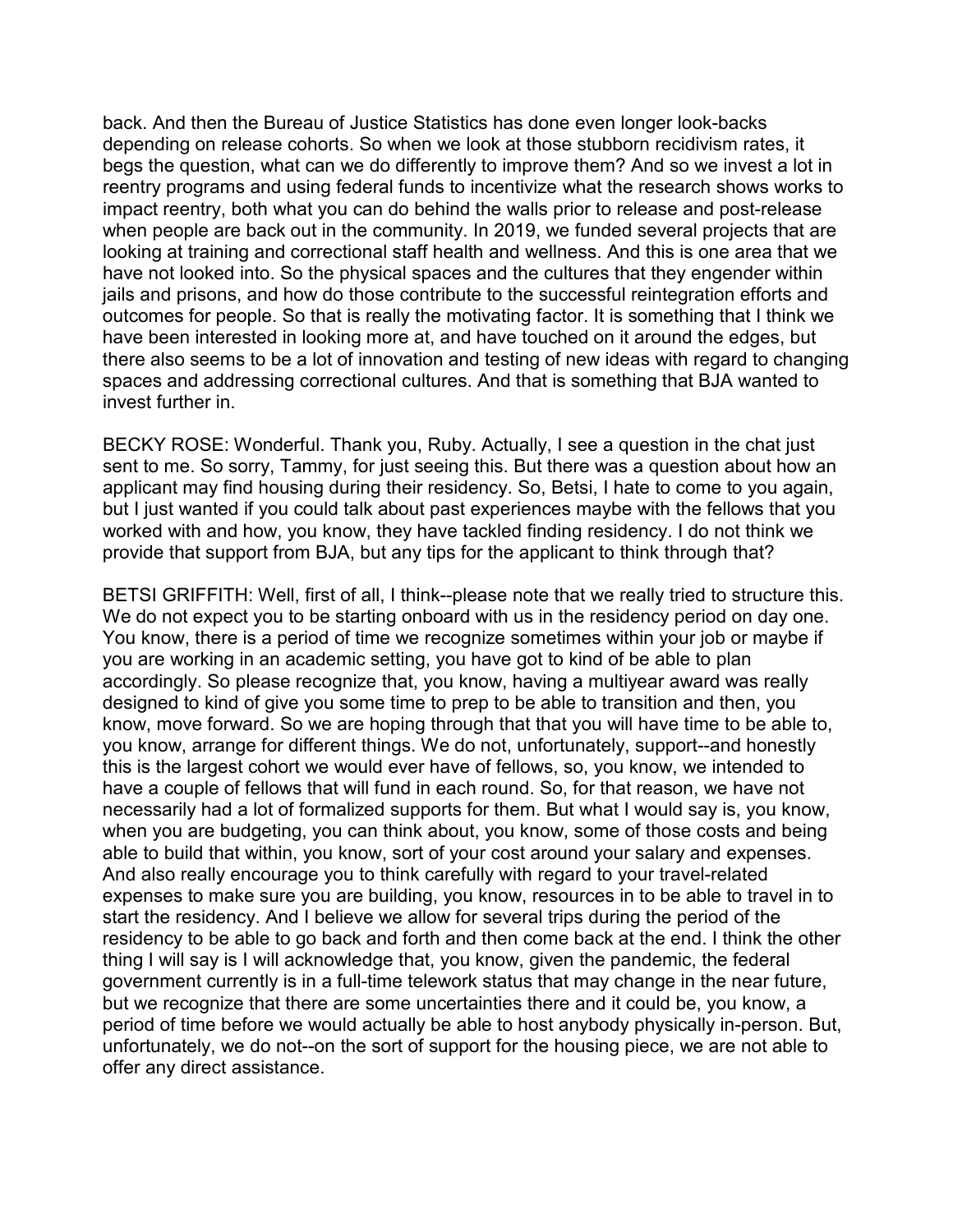BECKY ROSE: Great. Thank you, Betsi. Okay. I think I have gone through everything. Let just open it up very quickly since we have a few minutes. Is there any of the--my colleagues who want to say just anything else to add to their comments on the webinar today?

BETSI GRIFFITH: Well, I think the only thing I would just say is the breadth of what BJA does is very, very, very broad, and we have a very committed and hardworking and talented staff, but I think we continue to get better and deeper in our work when we have that opportunity to work closely with folks who are out there coming fresh off of having done work in the field. Kind of building on Ruby's point about, you know, kind of the vision behind one of her fellowships. We are always looking for, you know, new ways of thinking and fresh ideas, and particularly when we are in the transition of a new administration, really kind of opening up that thinking. So we are really excited to get your applications and your creative ideas on ways that we can continue to keep our work fresh and relevant to what the field needs.

VINCE DAVENPORT: Okay. I will just add to that. First off, obviously, you know, thank you again for joining us today. And, you know, now that you have heard the information that you have heard today and you have had a chance to look at the solicitation, and if it seems like a good fit and you can make this happen and contribute to a bigger cause, that is wonderful, and we really look forward to seeing your application. But if you make the judgment that it is just not a good fit for you or it just cannot work for right now, that--that is fine too. And if that is the case, you know, we want you to keep doing what you are doing out there, and we want you to know that we appreciate everything you are doing out there. We know it is not easy to be anywhere in the criminal justice space today. You know, our nation is trying to figure things out. And as we move forward, you know, we are going to try to be, you know, as collaborative as we can. And we do need people like you, whether you join us here at BJA for a residency and fellowship or whether you keep holding down the fort and doing the great things that you are doing out there, we just want to say thank you and we want you all to be safe.

BECKY ROSE: Wonderful. Well, thank you all so much and…

KRISTIE BRACKENS: This is Kristie…

BECKY ROSE: Oh, go ahead, Kristie.

KRISTIE BRACKENS: I am sorry, Becky. This is Kristie. I do not think there is anything that I can add that has not been said already, especially after what Vince just said, but I would encourage you all to really take a look at it. You know, we learn best from people that are outside of us most often, and so we would--we could really benefit from the expertise that you would individually bring to the different fellowship opportunities. So thank you for your attention today.

BECKY ROSE: All right. Well, thank you all so much. And we are so excited about this here at BJA. So we hope that you, you know, if you do have any interest after learning all